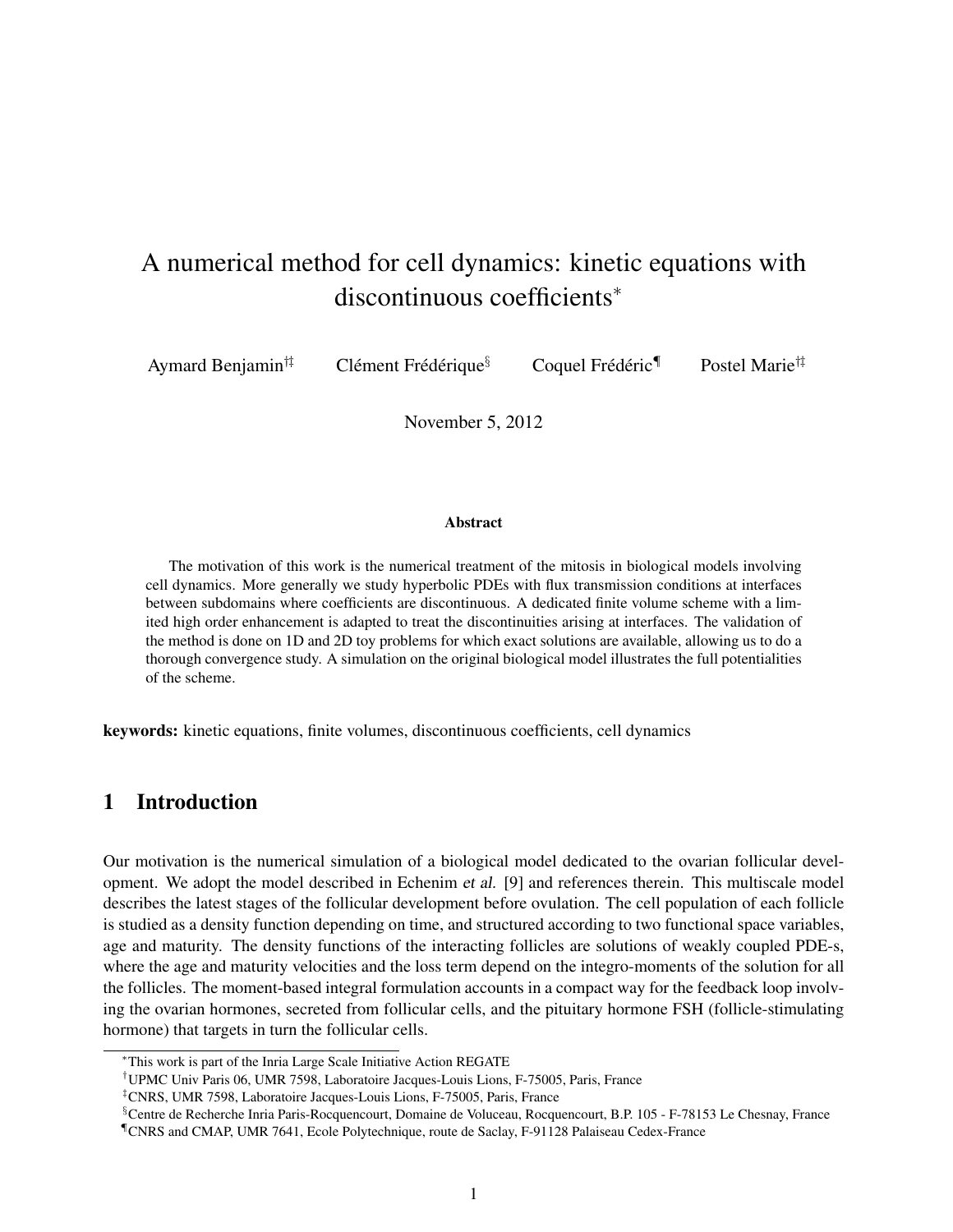The model follows the development of the follicles starting from an initial stage where all cells are proliferating.. As the granulosa cells progress through subsequent cell cycles their maturity increases up to a threshold beyond which they exit the proliferation cell cycle and enter the differentiation stage D. The control exerted by FSH on cells depend on the cell state, whether the cell be within or outside the division cycle. Moreover, cells become insensitive to any external control during a part of the cycle, leading to a drift dynamics behaving as pure transport.

Cell proliferation is underlaid by the process of mitosis, through which a mother cell gives birth to two daughter cells. Mitosis is the endpoint of the cell cycle that consists of the 4 phases G1, S, G2 and M, and ensures proper DNA replication and repartition between the new cells. The most common way of representing mitosis in age-structured models of cell populations is to add a gain term in the right hand side, that controls the (average) doubling time in the cell population (see the renewal equations presented in Chapter 3 of [13]). This is however a rough description of the mitosis event since it is distributed over all cell ages. An alternative way to represent mitosis is to consider appropriate boundary conditions coupling the dynamics of the population of proliferating cells with another population of cells that have exited the cell cycles. Instances of corresponding models can be found in the context of hematopoiesis, the process by which blood cells are produced (see e.g.  $[1]$ ).

Here, we consider a model where one cannot get rid of discontinuity problems, since not only the mitosis event, but also the distinction between different phases of the cell cycle are embedded in the cell population dynamics. Due to the phase-dependent sensitivity of cells to the extracellular signals that make them progress along the cell cycle, discontinuities on the velocities have to be dealt with in addition to the mitosis-induced discontinuity. More precisely, we account for both the START transition from phase G1 to S and the EXIT transition after mitosis completion [17].

Besides the mitosis process which eventually increases the total cell mass, the follicular development model takes into account apoptosis, and therefore total mass loss, by a source term which is active only locally in a narrow zone delimited by a skewed gaussian law and centered on the boundary between the first phase G1 of the cycle and the differentiation phase. The coefficients of the cell loss term depend on the first moment of the solution.

From the mathematical standpoint the model describes the time evolution of the density function depending on age and maturity variables. This unknown is governed by a kinetic like equation involving velocities that are function of integro-moments of the unknown and the age and maturity variables. Closure equations for these velocities are naturally discontinuous in the age and maturity variables, precisely at biological checkpoints which correspond to the interfaces between the biological phases. These discontinuities require additional information which are handled as local double initial boundary value problems (IBVP), where inner boundary conditions are formulated to express the biological switch [17]. First order equations with discontinuous coefficients have received considerable attention over the past decade. Several existence and uniqueness results have been obtained assuming the conservation of the unknown [6, 8, 14]. In our present setting such conservation property does not hold because of the mitosis process. The well posedness of the resulting PDE model has been successfully studied by Shang [15]. In order to tackle its numerical approximation, various tools are at hand. The general case of transport equations with discontinuous equations was first studied in a series of work by Bouchut and James [4] using duality arguments. Another standpoint is to address those discontinuities in terms of a coupling problem, as pioneered by Godlewski and Raviart [10]. We will adopt this later setting and show that it is well suited to our purpose. We will use techniques proposed in [10] and subsequent studies [2, 5]. Here we pay special attention to the extension of these algorithms to higher order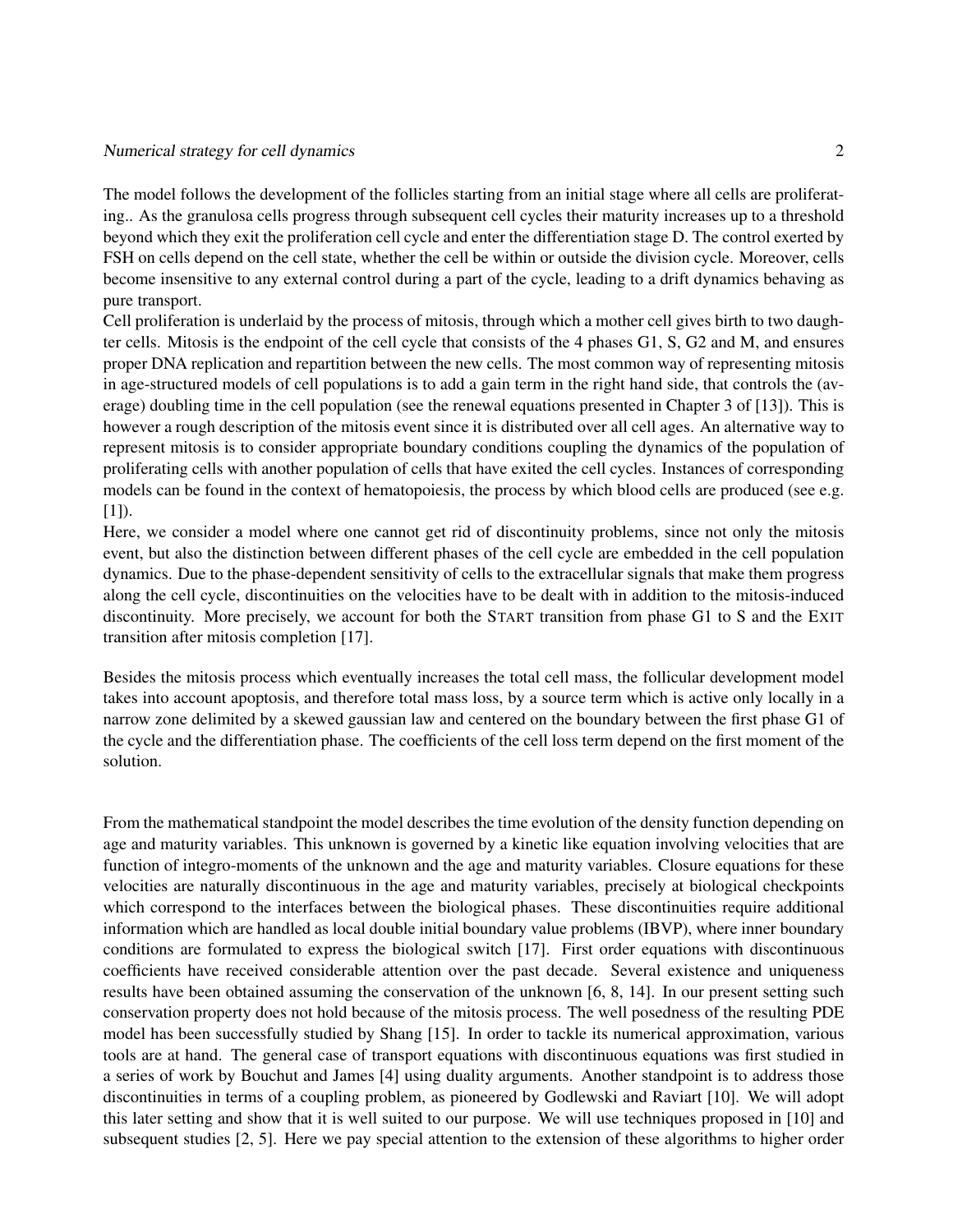accuracy, which up to our knowledge, have not yet been addressed.

## 1.1 Outline

The remaining of the paper is organized in three sections. In Section 2, we describe the problem precisely, and, for sake of simplicity, we reduce it to a linear hyperbolic PDE with piecewise constant speeds and linear source term, in 2D and 1D. In Section 3, we present the numerical scheme. We first recall the Finite Volume scheme and then specifically deal with the transmission conditions. In section 4, we give the results of the numerical validation performed on several 1D and 2D test cases and based on a thorough convergence study. Whenever it is possible, the exact solutions are used as references (the derivation of the analytical solutions is postponed to the appendix). We finally present an instance of implementation of the scheme on the full model of the follicular development.

# 2 Model

The present work is devoted to the numerical simulation of one single follicle whose density of cell population is denoted by  $\phi$ . This problem is part of the much broader field of coupling problems. Let  $\Omega \subset \mathbb{R}^n$ ,  $I \subset \mathbb{R}$ ,  $T > 0$ , and  $\cup_{i=1}^{N} \Omega_i = \Omega$  a non overlapping collection of subsets of  $\Omega$ , a general setup can be mathematically modeled as: find  $\phi : [0, T] \times \Omega \rightarrow I$  solution of

$$
\partial_t \phi + \text{div}(f_i(\mathbf{x}, \phi)) = S_i(\mathbf{x}, \phi), \quad \text{on} \quad (0, T) \times \Omega_i, \quad \forall i = 1 \dots N, \phi(0, \mathbf{x}) = \phi_0(\mathbf{x}), \quad \text{on} \quad \Omega, \phi(t, \mathbf{x}) = 0, \quad \text{on} \quad (0, T) \times \partial \Omega, \psi_i(\phi(t, \mathbf{x}^-)) = \phi(t, \mathbf{x}^+) \quad \text{on} \quad (0, T) \times \Omega_i \cap \Omega_{i+1},
$$

where  $f_i: \Omega_i \times I \to \mathbb{R}^n$  and  $S_i: \Omega_i \times I \to \mathbb{R}$  are smooth functions. In the last equation modeling the transmision condition between subsets  $\Omega_i$  and  $\Omega_{i+1}$  we denote by  $x^-$  (respectively  $x^+$ ) the boundary  $\Omega_i \cap \Omega_{i+1}$  seen from  $\Omega_i$  (resp.  $\Omega_{i+1}$ ) side. This setup covers a wide range of applications besides cell proliferation which is our current interest here and which we will detail in the next paragraph: multiphase flow in porous media[5], traffic flow with discontinuous road surface conditions, shape-from-shading problems, sedimentation in thickener-clarifier units [7]., etc, which have generated a lot of interest and mathematical work in recent years.

From the theoretical point of view, one of the specificities of the equation we deal with lies in its quasi linear nature. The flux functions  $f_i$  are of the form

$$
f_i(\mathbf{x},\phi) = u(\mathbf{x},\phi)\phi
$$

arising from the weak dependance of the velocity field  $u$  on the solution  $\phi$  through its first moments

$$
u(\mathbf{x}, \phi) = v(\mathbf{x}, m(t)),
$$
 with  $m_j(t) = \int_{\Omega} x_j \phi(t, \mathbf{x}) d\mathbf{x}.$ 

We are furthermore definitely in the non conservative case, since the model exhibits both mitosis – which induces a doubling of the mass – and a locally active source term – inducing a mass loss accounting for the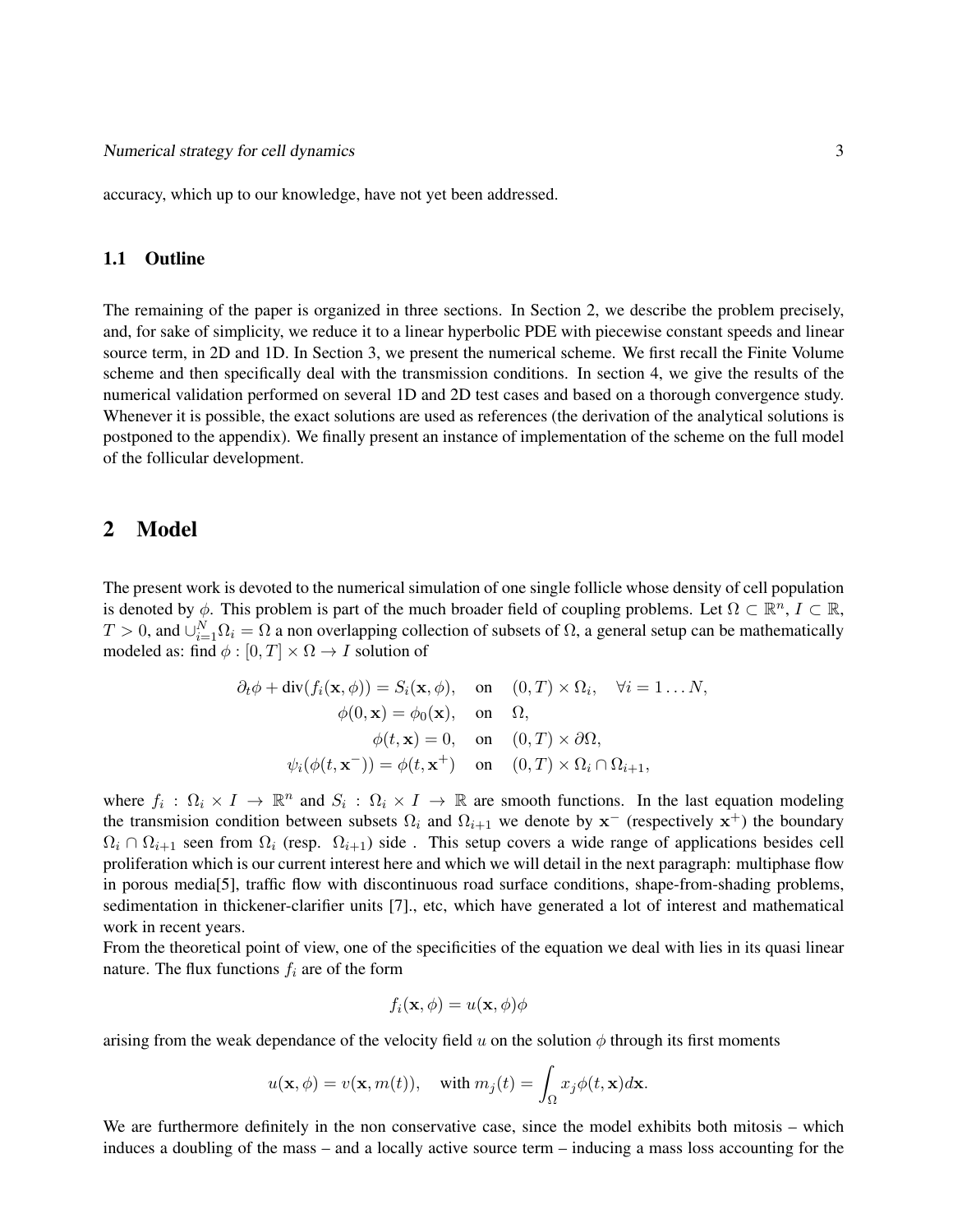apoptosis phenomenon. The transmission conditions develop discontinuities in the solution, each time the follicles densities cross half cycle and cycle boundaries or depart in differentiation phase. These discontinuities must be carefully handled, specially with respect to the mass computation which is one of the quantities of interest, along with the maturity.

#### 2.1 2D model of the follicular development

As mentioned in the introduction, in the model proposed in Echenim et al [9] to study the development of ovarian follicles, the cell granulosa density  $\phi$  is a function of time, and two so called space variables, age and maturity. The velocities are differently defined in subregions of the global age-maturity domain as depicted in Figure 1, and can be discontinuous on the interfaces between subregions.



Figure 1: *Division of the spatial domain according to the cell phases for unit cycle duration*  $D_a = 1$ *. Left : schematic view of a granulosa cell cycle. Right :* (a, γ) *plane. The bottom part represents the successive cell cycles, each composed of the G1 and SM phases. The top part corresponds to the differentiation phase.*

The numerical specificities arising from the coupling between different follicles have been adressed in [3] and we focus here to the case of one single follicle. The density  $\phi$  satisfies the following equation:

$$
\frac{\partial \phi(x,y,t)}{\partial t} + \frac{\partial (g(x,y,u(t))\phi(x,y,t))}{\partial x} + \frac{\partial (h(x,y,u(t))\phi(x,y,t))}{\partial y} = -\lambda(x,y,U(t))\phi(x,y,t) \quad (1)
$$

set in the computing domain  $\Omega$  in the  $(x, y)$  plane,

$$
\Omega = \{(x, y), 0 \le x \le N_c \times D_a, 0 \le y \le 1\}
$$

where  $N_c$  is the number of cell cycles and  $D_a$  is the duration of one cycle. The domain  $\Omega$  is divided in zones G1, SM and D, corresponding to different cell states illustrated in Figure 1 and hence different definition of the speeds and source terms. Phase SM in the model aggregates the three latest phases (S, G2, M) of the cell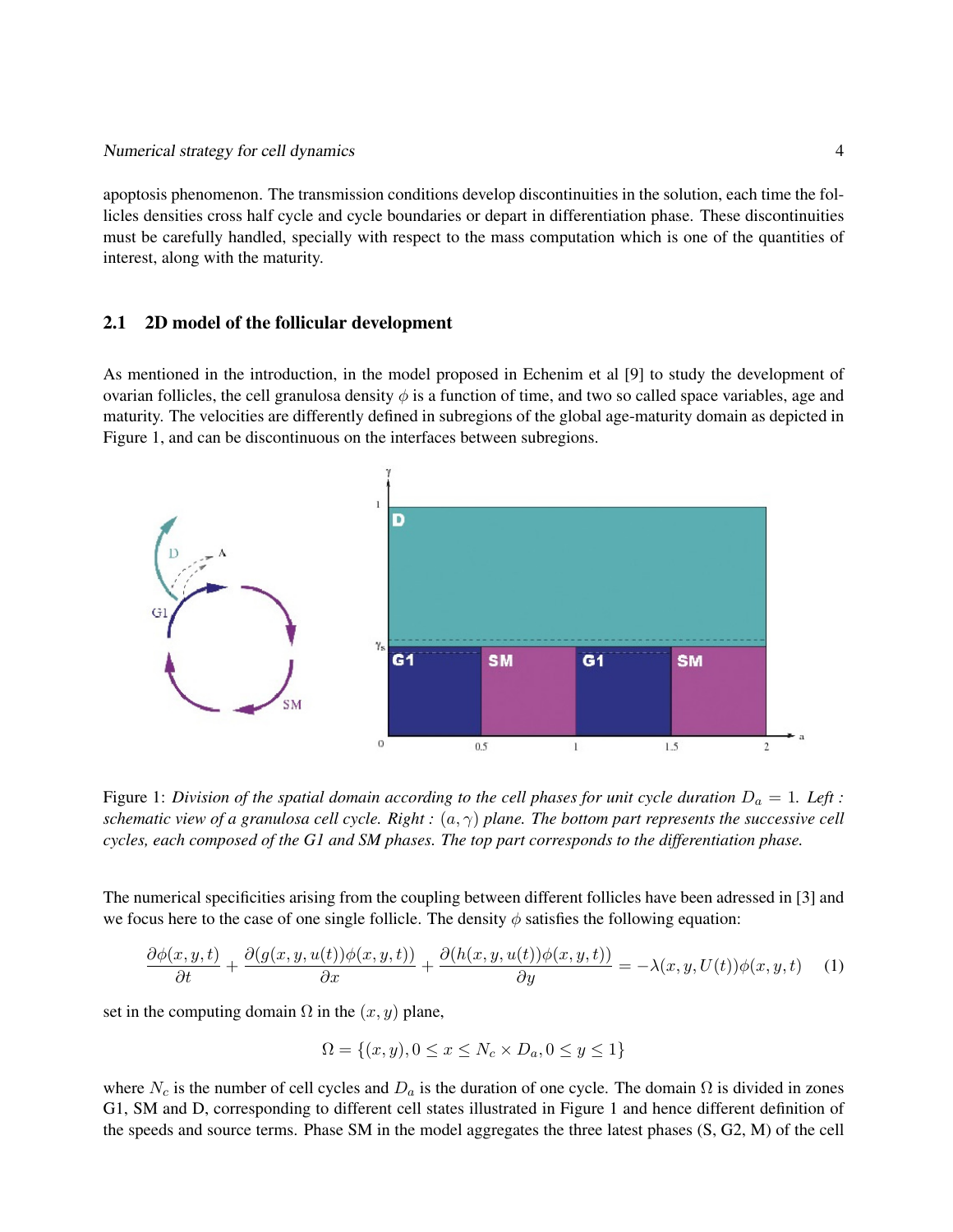cycle

$$
\begin{cases}\nG1 = \{(x, y) \in \Omega, & pD_a \le x \le (p + 1/2)D_a, \quad p = 0, \dots, N_c - 1, \quad 0 \le y \le \gamma_s\}, \\
SM = \{(x, y) \in \Omega, \quad (p + 1/2)D_a \le x \le (p + 1)D_a, \quad p = 0, \dots, N_c - 1, \quad 0 \le y \le \gamma_s\}, \\
D = \{(x, y) \in \Omega, \quad \gamma_s \le y\}.\n\end{cases}
$$

The aging function  $g$  appearing in (1) is defined by

$$
g(x, y, u) = \begin{cases} g_1 u + g_2 & \text{for } (x, y) \in \text{GI} \\ 1 & \text{for } (x, y) \in \text{SM} \cup \text{D} \end{cases}
$$
 (2)

where  $g_1, g_2$  are real positive constants. The maturation function h is defined by

$$
h(x, y, u) = \begin{cases} \tau_h(-y^2 + (c_1y + c_2)(1 - \exp(\frac{-u}{\bar{u}}))) & \text{for } (x, y) \in \text{GI} \cup \text{D} \\ 0 & \text{for } (x, y) \in \text{SM} \end{cases}
$$
(3)

where  $\tau_h$ ,  $c_1$ ,  $c_2$  and  $\bar{u}$  are real positive constants. The source term, that represents cell loss through apoptosis, is defined by

$$
\lambda(x, y, U) = \begin{cases}\nK \exp\left(-\left(\frac{(y - \gamma_s)^2}{\bar{\gamma}}\right)\right) \times (1 - U) & \text{for } (x, y) \in \text{G1} \cup \text{D} \\
0 & \text{for } (x, y) \in \text{SM}\n\end{cases}
$$
\n(4)

where  $K$ ,  $\gamma_s$  and  $\bar{\gamma}$  are real positive constants.

The equations in the PDE system (1) are linked together through the argument  $u(t)$  appearing in the speeds  $g(x, y, u)$  and  $h(x, y, u)$  and the argument  $U(t)$  in the source term  $\lambda(x, y, U)$ .  $U(t)$  and  $u(t)$  represent respectively the plasma FSH level and the locally bioavailable FSH level and depend on some maturation moments of the densities. In the case of one single follicle they are identical.

The precise definition of the required transmission conditions has been addressed in the paper by Peipei Shang ([15]). For each cycle  $p = 1, ..., N_c$ , the flux on the x-axis is continuous between the zones G1 and SM

$$
\phi(t, x^+, y) = (g_1 u + g_2)\phi(t, x^-, \gamma), \quad x = (p - 1/2)D_a, \quad 0 \le y \le \gamma_s.
$$
 (5)

The flux is doubling on the interfaces SM-G1, which accounts for the birth of two daughter cells from one mother cell at the end of each cell cycle

$$
(g_1u + g_2)\phi(t, x^+, y) = 2\phi(t, x^-, y), \quad x = pD_a, \quad 0 \le y \le \gamma_s.
$$
 (6)

A homogeneous Dirichlet condition holds to the north of the interface SM-D

$$
\phi(t, x, \gamma_s^+) = 0, \quad (p - 1/2)D_a \le x \le pD_a.
$$
 (7)

We refer the reader to [3] and the references herein for more details on the model, but nevertheless stress out that, as mentioned in the introduction, an important feature, which is inherent to cell dynamics, is the mitosis event ocuring at the interface between zone G and zone SM. In most transport equations dedicated to cell dynamics, it is not accounted for as such but rather by a gain term distributed over the cell population [13]. In [15], the model with discontinuous coefficients was shown to have a unique weak solution, provided that the discontinuities in the velocities were taken into account by flux continuity – at the interfaces between zone G and zone SM – and flux doubling – at the end of each cycle. The SM zone being a transport in age direction only, null flux at the interface with the differentiating zone D ensures the well posedness.

In this paper we will therefore focus on these specific setups, first reducing them to simpler cases where the velocities are given instead of being weakly dependent. The closed-loop case will only be introduced in the final simulation.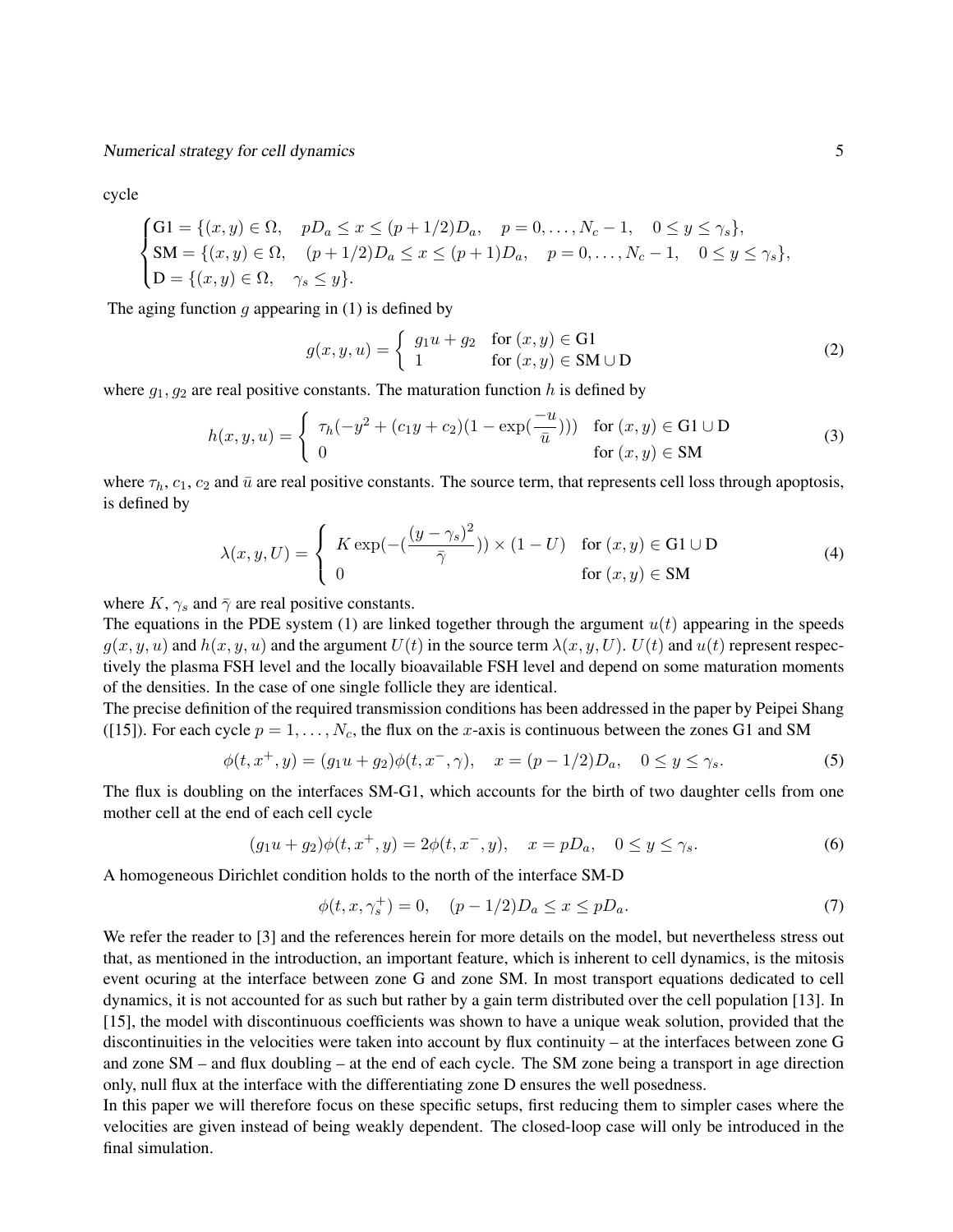#### 2.2 Toy models

For the problem of interest, which is the numerical treatment of the interface conditions (5), (6) and (7), we keep the denominations G1, SM and D stemming out from the biological model for the subregions but simplify the velocities and source coefficient to piecewise constant functions. The weak non linearity arising from the dependence of the speeds and source term on the moments of the solution is left out. It is therefore sufficient to consider a simplified scalar model defined for  $(x, y) \in [0, L_x] \times [0, L_y]$ ,  $t > 0$ .

$$
\begin{cases}\n\frac{\partial \phi(x,y,t)}{\partial t} + \frac{\partial (g(x,y)\phi(x,y,t))}{\partial x} + \frac{\partial (h(x,y)\phi(x,y,t))}{\partial y} = -\Lambda(x,y)\phi(x,y,t) \\
\phi(x,y,0) = \phi_0(x,y) & \text{(initial condition)} \\
\psi_L(g(x_s^-,y)\phi(x_s^-,y,t)) = g(x_s^+,y)\phi(x_s^+,y,t) & \text{(flux condition on a vertical edge)} \\
\psi_B(h(x,y_s^-)\phi(x,y_s^-,t)) = h(x,y_s^+) \phi(x,y_s^+,t) & \text{(flux condition on an horizontal edge)}\n\end{cases}
$$
\n(8)

with the piecewise constant velocities  $g(x, y)$  and  $h(x, y)$  and source term  $\Lambda(x, y)$  defined in the subregions depicted on Figure 1. Furthermore, thanks to the simplicity of the geometry, we can use a cartesian grid discretization and a numerical scheme deduced from the 1D problem by tensorization. We will therefore describe the numerical method on the following 1D toy problem

$$
\begin{cases}\n\partial_t \phi(x,t) + \partial_x g(x)\phi(x,t) = -\Lambda(x)\phi(x,t) & \text{for } x \in [0, L_x], t > 0 \\
\phi(x,0) = \phi_0(x) & \text{(initial condition)} \\
\psi_L(g(x_s^-)\phi(x_s^-,t)) = g(x_s^+) \phi(x_s^+,t) & \text{(flux condition)}\n\end{cases}
$$
\n(9)

with

$$
g(x) = \begin{cases} g_L, & \text{for } x < x_s, \\ g_R & \text{elsewhere,} \end{cases} \qquad \Lambda(x) = \begin{cases} \Lambda_L, & \text{for } x < x_s, \\ \Lambda_R & \text{elsewhere.} \end{cases} \tag{10}
$$

In order to deal with all the situations (5), (6) and (7) encountered in the real-life problem defined by equations (1) to (7), the transmission conditions in (9) will be in turn

$$
\psi_L(z) = z \quad \text{(flux continuity between G1 and SM)} \tag{11}
$$

$$
\psi_L(z) = 2z \quad \text{(mitosis between SM and G1)} \tag{12}
$$

$$
\psi_L(z) = 0 \quad \text{(waterproof interface between SM and D)} \tag{13}
$$

and the source term will be in turn

$$
\Lambda_L(x) = \Lambda_R = 0 \quad \text{(No source)} \tag{14}
$$

$$
\Lambda_L(x) = 1, \Lambda_R = 0 \quad \text{(G1-SM)} \tag{15}
$$

$$
\Lambda_L(x) = 0, \Lambda_R = 1 \quad (SM-G1)
$$
\n
$$
(16)
$$

# 3 Numerical scheme

We now turn to the numerical method. We first recall the finite volume scheme in the continuous regions, and then present the method that we have designed to deal with the transmission conditions.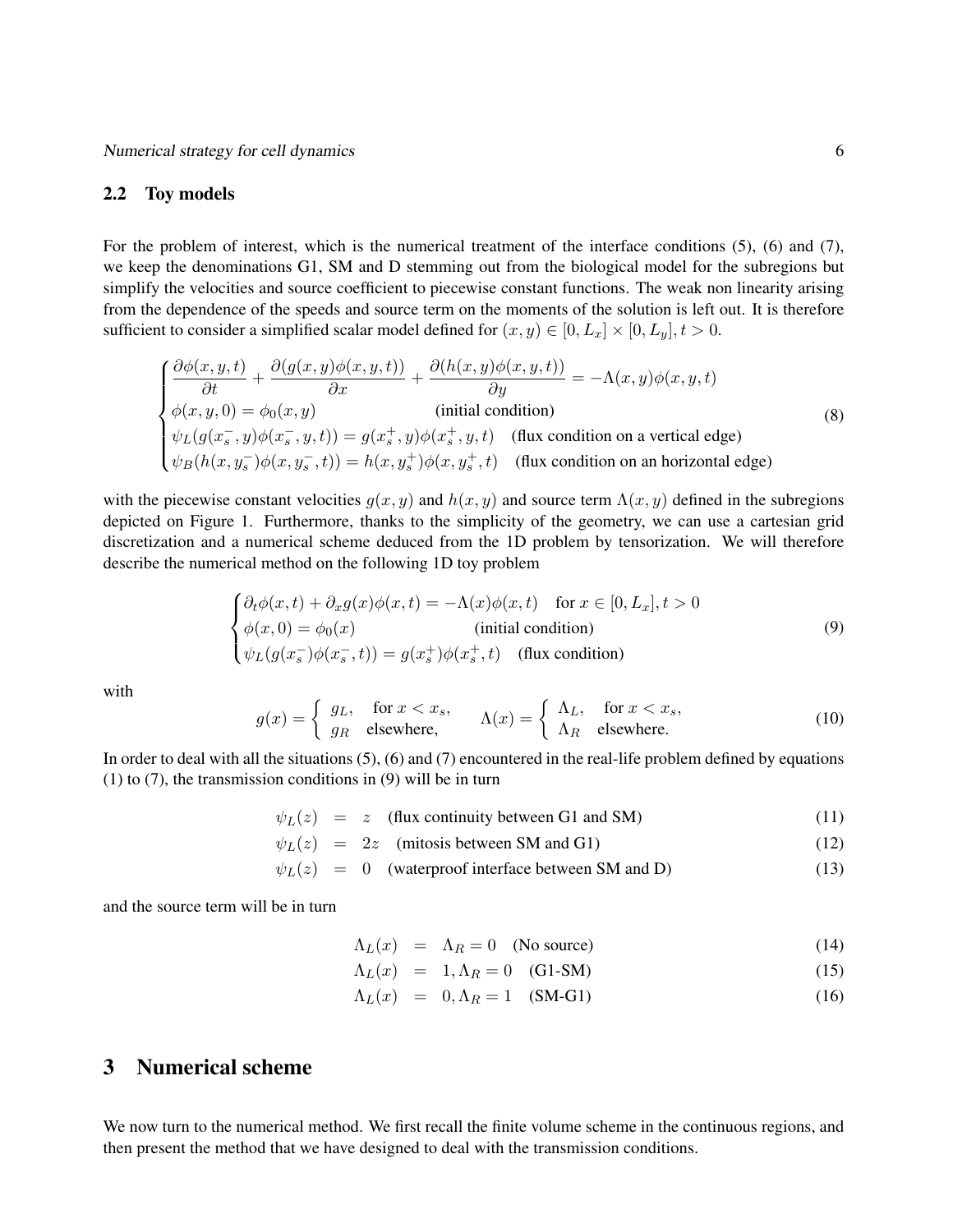### 3.1 Discretization

In this paragraph we describe the numerical scheme for the simplified problems (9) and (8). We refer the reader to [3] for the discretization of the full biological model (1). To solve (8 ) we set the domain dimensions as  $L_x = L_y = 1$ . We denote by  $N_x$  the number of grid cells in each direction and by  $\Delta x = L_x/N_x$  the space step. The step needs to be chosen so that the locations of the interfaces  $x_s$  and  $y_s$ , where the speed coefficients  $g(x, y)$  and  $h(x, y)$  are discontinuous, fall on grid points. From now on we focus on the 1D finite volume scheme to solve (9), since the 2D scheme can be obtained by tensorization. Along the spatial grid

$$
x_k = k\Delta x, \quad x_{k+1/2} = (k+1/2)\Delta x, \text{ for } k = 0, \dots, N_x,
$$
 (17)

the time discretization is defined by

$$
t^{0} = 0, \quad t^{n+1} = t^{n} + \Delta t^{n}, \quad \text{for } n = 0, \dots, N_{t}
$$
 (18)

with  $N_t$  such that  $t^{N_t} = t_{\text{final}}$ , and time steps  $\Delta t^n$  that may change at each iteration, in order to preserve stability. The unknowns are the approximate mean values of the solution in each grid mesh

$$
\phi_k^n \approx \frac{1}{\Delta x} \int_{x_k}^{x_{k+1}} \phi(x, t^n) dx
$$
. for  $k = 0, ..., N_x - 1$ .

Equation (9) is then explicitly discretized to obtain a recursion formula

$$
\phi_k^{n+1} = \phi_k^n - \frac{\Delta t^n}{\Delta x} \left( F_{k+1}(\phi^n) - F_k(\phi^n) \right) - \Delta t^n \Lambda (x_{k+\frac{1}{2}}) \phi_k^n \tag{19}
$$

where  $F_k$  is the numerical flux across  $x_k$ , designed using a limiter strategy. Indeed, it is well known that first order schemes, like the Godunov scheme, are diffusive, and that second order schemes, like Lax Wendroff scheme, generate oscillations in the neighborhood of discontinuities. In order to get a stable as well as precise scheme, we take a weighting of a low order scheme and a high order scheme, and we define the limited numerical flux

$$
F_k = F_k^{Low} + \ell(r_k)(F_k^{High} - F_k^{Low}),\tag{20}
$$

where  $\ell$  is the limiter function designed by Koren [12]

$$
\ell_{Koren}(r) = \max(0, \min(2r, \frac{2+r}{3}, 2)),
$$

and  $r_k$  is defined by

$$
r_{k} = \mathcal{R}\left((g_{k+i}\phi_{k+i})_{i=-2,\dots,1}; (g_{k+i})_{i=-2,\dots,1}\right)
$$
(21)  

$$
\mathcal{R}\left((z_{k+i})_{i=-2,\dots,1}; (g_{k+i})_{i=-2,\dots,1}\right) = \begin{cases} \frac{z_{k-1} - z_{k-2}}{z_{k} - z_{k-1}} & \text{if } g_{k+i} \ge 0 \ \forall i = -2,\dots,1\\ \frac{z_{k+1} - z_{k}}{z_{k} - z_{k-1}} & \text{if } g_{k+i} \le 0 \ \forall i = -2,\dots,1 \end{cases}
$$
(22)

with the notation 
$$
g_k = g(x_k)
$$
. This ratio is a good indicator of the regularity of the function (see [16]). In fact, a steep gradient or a discontinuity gives a ratio far from 1, whereas a smooth function gives a ratio close to 1.  
The first order flux entering equation (20) is the Godunov flux

$$
F_k^{Low}(\phi^n) = (g_{k-1}^n)^+ \phi_{k-1}^n + (g_k^n)^- \phi_k^n,\tag{23}
$$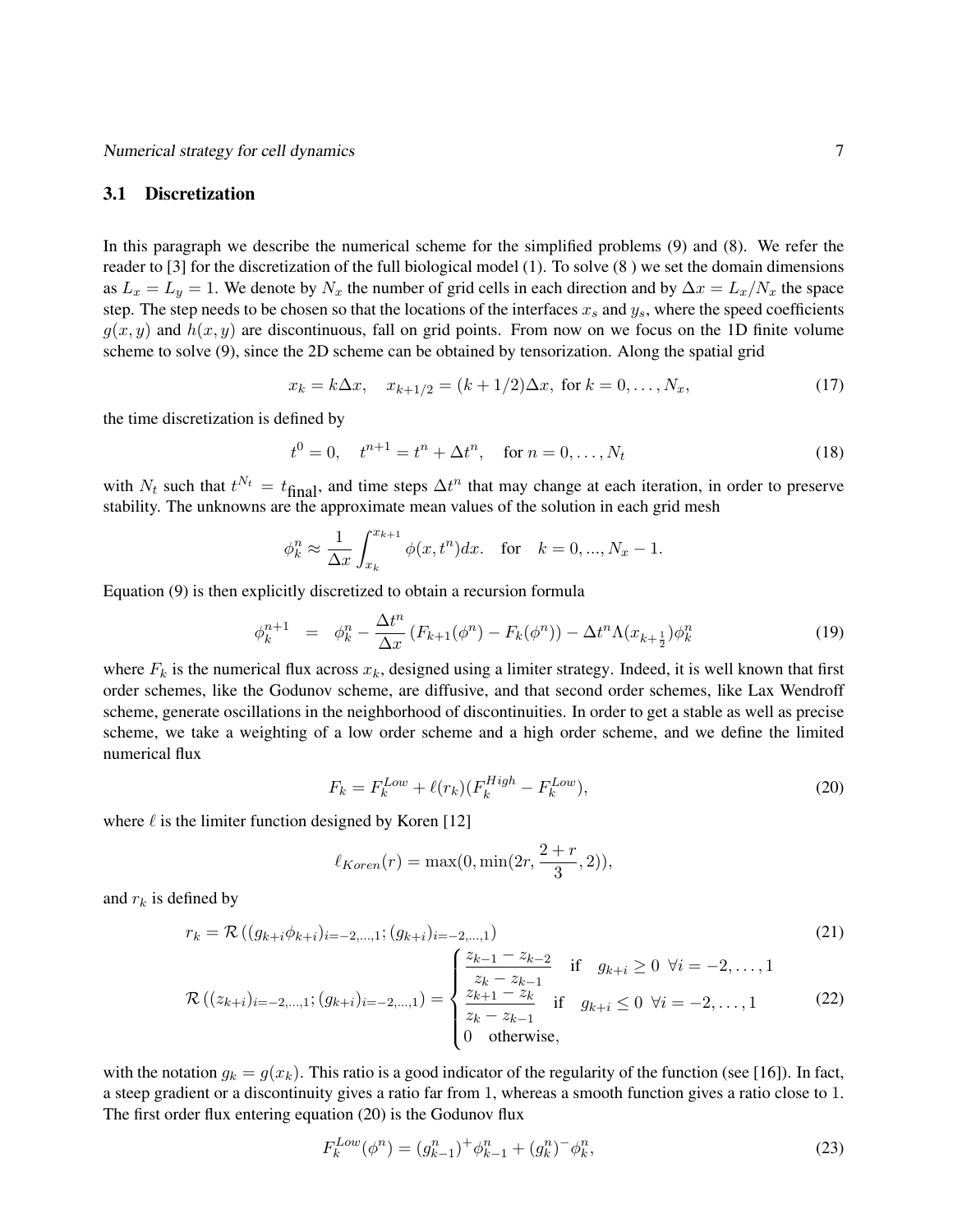and the high order flux is the Lax Wendroff one, which is of second order in space wherever the function  $g(x)$ is continuous.

$$
F_k^{High}(\phi^n) = \frac{1}{2}(g_{k-1}^n \phi_{k-1}^n + g_k^n \phi_k^n),
$$
\n(24)

The CFL stability condition is

$$
\Delta t^n \le \min\left(CFL \frac{\Delta x}{\max_k |g_k|}, \frac{1}{\max_k |\Lambda_{k+\frac{1}{2}}|}\right) \tag{25}
$$

with  $CFL \leq \frac{1}{2}$  $\frac{1}{2}$  and the notation  $\Lambda_{k+1/2} = \Lambda(x_{k+1/2})$ .

Choosing Koren limiter in (20) provides third order in space for the convective part of the equation in each domain where it is continuously defined. The source term being discretized by a center point quadrature is at most second order in each domain. Second order in time (third order when  $\Lambda = 0$ ) is achieved by a third order Runge-Kutta method ([11])

$$
\mathcal{F}_{k}^{1} = F_{k+1}(\phi^{n}) - F_{k}(\phi^{n}) + \Delta x \Lambda_{k+1/2} \phi_{k}^{n},
$$
  
\n
$$
\phi_{k}^{*} = \phi_{k}^{n} - \frac{\Delta t^{n}}{\Delta x} \mathcal{F}_{k}^{1},
$$
  
\n
$$
\mathcal{F}_{k}^{2} = F_{k+1}(\phi^{*}) - F_{k}(\phi^{*}) + \Delta x \Lambda_{k+1/2} \phi_{k}^{*},
$$
  
\n
$$
\phi_{k}^{**} = \phi_{k}^{n} - \frac{1}{4} \frac{\Delta t^{n}}{\Delta x} \mathcal{F}_{k}^{1} - \frac{1}{4} \frac{\Delta t^{n}}{\Delta x} \mathcal{F}_{k}^{2}
$$
  
\n
$$
\mathcal{F}_{k}^{3} = F_{k+1}(\phi^{**}) - F_{k}(\phi^{**}) + \Delta x \Lambda_{k+1/2} \phi_{k}^{**},
$$
  
\n
$$
\phi_{k}^{n+1} = \phi_{k}^{n} - \frac{1}{6} \frac{\Delta t^{n}}{\Delta x} \mathcal{F}_{k}^{1} - \frac{1}{6} \frac{\Delta t^{n}}{\Delta x} \mathcal{F}_{k}^{2} - \frac{2}{3} \frac{\Delta t^{n}}{\Delta x} \mathcal{F}_{k}^{3},
$$

We will now focus on the interface between two subdomains where the function  $g$  can be discontinuous, neglecting the source term for the time beeing.

### 3.2 Treatment of discontinuous coefficients

The domain is discretized in such a manner that the interface between two subregions where  $g$  is continuous is placed on an edge between two grid cells. Let us consider that the interface position  $x_s = x_K$  at the interface between cells  $K - 1$  and K as depicted on Figure 2.

To adapt the finite volume scheme designed in the previous paragraph so that it can handle the transmission condition, we define for each interface at grid point  $x_k$  two fluxes : the left flux  $F_k^L$  and the right flux  $F_k^R$ (Figure 2).

Then we rewrite equation (19) as

$$
\phi^{n+1}_k = \phi^n_k - \frac{\Delta_t^n}{\Delta_x}(F_{k+1}^R - F_k^L)
$$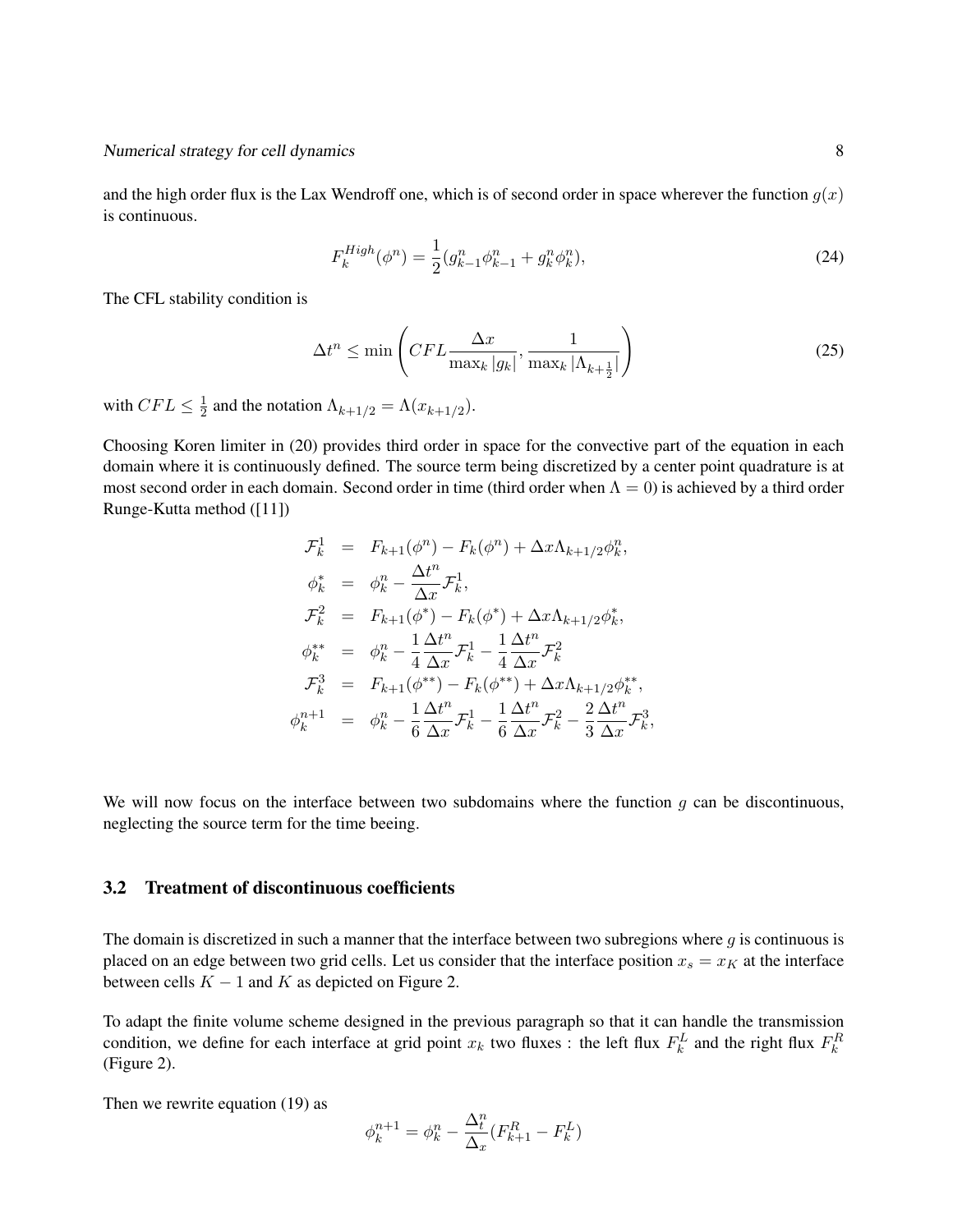

Figure 2: *Left and right flux surrounding an interface.*

If there is no transmission condition on the flux, we have

$$
F_k^L = F_k^R = F_k
$$

defined by (20). In contrast, if there is a transmission condition such as (12) for instance, we set

$$
F_K^R = \psi_L(F_K^L). \tag{26}
$$

The value of the numerical fluxes defined by (23) and (24) are derived for smooth coefficients  $g(x)$  and continuous fluxes  $g(x)\phi(x)$ . They must therefore take into account the transmission condition  $\psi_L$ , seen from the left side of  $x_s$ . We define, at the interface  $K$ , the first order flux

$$
F_K^{Low,L}(\phi^n) = (g_{K-1}^n)^+ \phi_{K-1}^n + \frac{1}{2} (1 - \text{sign}(g_K^n)) \psi_L^{-1} (g_K^n \phi_K^n), \tag{27}
$$

and the second order flux

$$
F_K^{High, L}(\phi^n) = \frac{1}{2} \left( g_{K-1}^n \phi_{K-1}^n + \psi_L^{-1} (g_K^n \phi_K^n) \right). \tag{28}
$$

Furthermore, the high order enhancement using a limited combination such as (20) is affected by the presence of an interface not only at  $x_K$  but in its vicinity. Indeed, if the velocity  $g(x)$  is positive, the limiter "sees" interface K at neighboring interfaces  $k = K - 1, \ldots, K + 1$  through the ratio  $r_k$ . The transmission condition (26) causes the ratio (21) to depart from 1 on these interfaces and consequently induces a loss of accuracy in the numerical scheme. This can be avoided by computing the ratio  $r_k$  on the continuous quantities seen from  $x_k$ . Namely, at interfaces  $K - 1, K, K + 1$ , the limiter is computed using

$$
\begin{cases}\nr_{K-1} = \mathcal{R} \left( g_{K-3} \phi_{K-3}, g_{K-2} \phi_{K-2}, g_{K-1} \phi_{K-1}, \psi_L^{-1} (g_K \phi_K); (g_{K+i})_{i=-3,...,0} \right) \\
r_K = \mathcal{R} \left( \psi_L (g_{K-2} \phi_{K-2}), \psi_L (g_{K-1} \phi_{K-1}), g_k \phi_K, g_{K+1} \phi_{K+1}; (g_{K+i})_{i=-2,...,1} \right) \\
r_{K+1} = \mathcal{R} \left( \psi_L (g_{K-1} \phi_{K-1}), g_K \phi_K, g_{K+1} \phi_{K+1}, g_{K+2} \phi_{K+2}; (g_{K+i})_{i=-1,...,2} \right)\n\end{cases}
$$

instead of (21).

To fix ideas, we apply this method in cases (11) and (12) encountered in our application model.

#### 3.2.1 First application : Flux continuity (with discontinuous speed)

In this case the transmission condition is

 $\psi_L = Id.$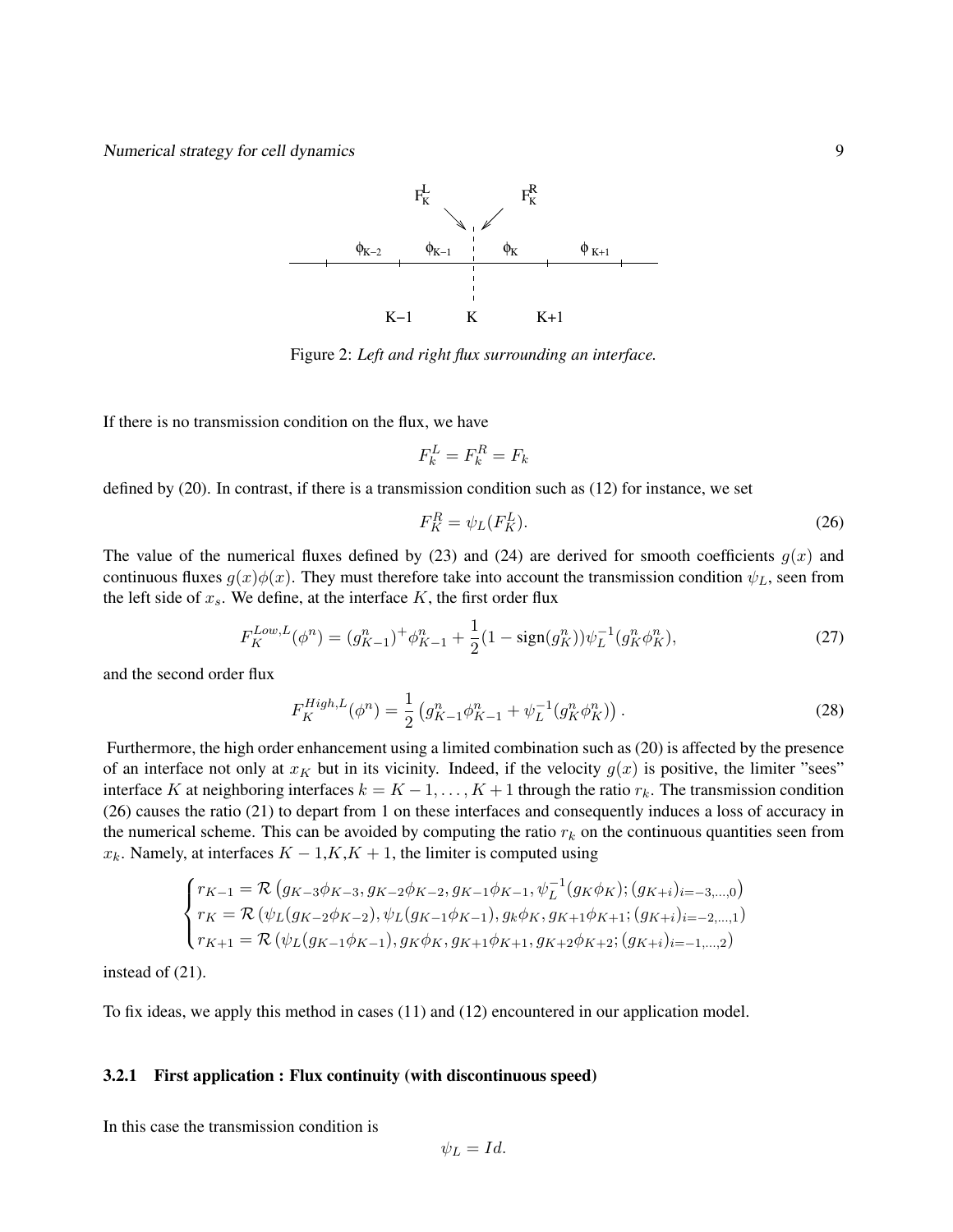At interface  $K$ , the condition is

$$
(g\phi)_K^R = (g\phi)_K^L
$$

with

$$
g_{K-1}\neq g_K.
$$

The transmission condition (26) provides the flux from the right side of the interface

$$
F_K^R = F_K^L.
$$

The scheme works well without modification, both at first and third order.

#### 3.2.2 Second application : Doubling flux.

In this case the transmission condition (26) is

$$
\psi_L(F) = 2F.
$$

At interface  $K$ , the condition is

$$
(g\phi)_K^R = 2(g\phi)_K^L,
$$

with

$$
g_{K-1}\neq g_K.
$$

The flux on the left of the interface is computed using continuous values in the definitions of (23) and (24). From the left side, the continuous values are  $g\phi$  for  $x < x_K$  and  $\psi_L(g\phi)$  for  $x > x_K$ . Therefore we write for the first order flux

$$
F_K^{low,L} = (g_{K-1})^+ \phi_{K-1} + \frac{(g_K)^- \phi_K}{2},
$$

and for the second order flux

$$
F_K^{high,L} = \frac{g_{K-1}\phi_{K-1} + \frac{g_K \phi_K}{2}}{2}
$$

.

Concerning the limiter, it has to take the doubling condition on three cells in the vicinity of the interface. At interfaces  $K - 1, K, K + 1$  the limiter (21) is computed on the continuous quantity:

$$
\begin{cases} r_{K-1} = \mathcal{R}\left(g_{K-3}\phi_{K-3},g_{K-2}\phi_{K-2},g_{K-1}\phi_{K-1},\frac{g_K\phi_K}{2}; (g_{K+i})_{i=-3,...,0}\right),\\ r_K = \mathcal{R}\left(2g_{K-2}\phi_{K-2},2g_{K-1}\phi_{K-1},g_K\phi_K,g_{K+1}\phi_{K+1}; (g_{K+i})_{i=-2,...,1}\right),\\ r_{K+1} = \mathcal{R}\left(2g_{K-1}\phi_{K-1},g_K\phi_K,g_{K+1}\phi_{K+1},g_{K+2}\phi_{K+2}; (g_{K+i})_{i=-1,...,2}\right). \end{cases}
$$

The transmission condition (26) provides the flux from the right side of the interface

$$
F_K^R = 2F_K^L.
$$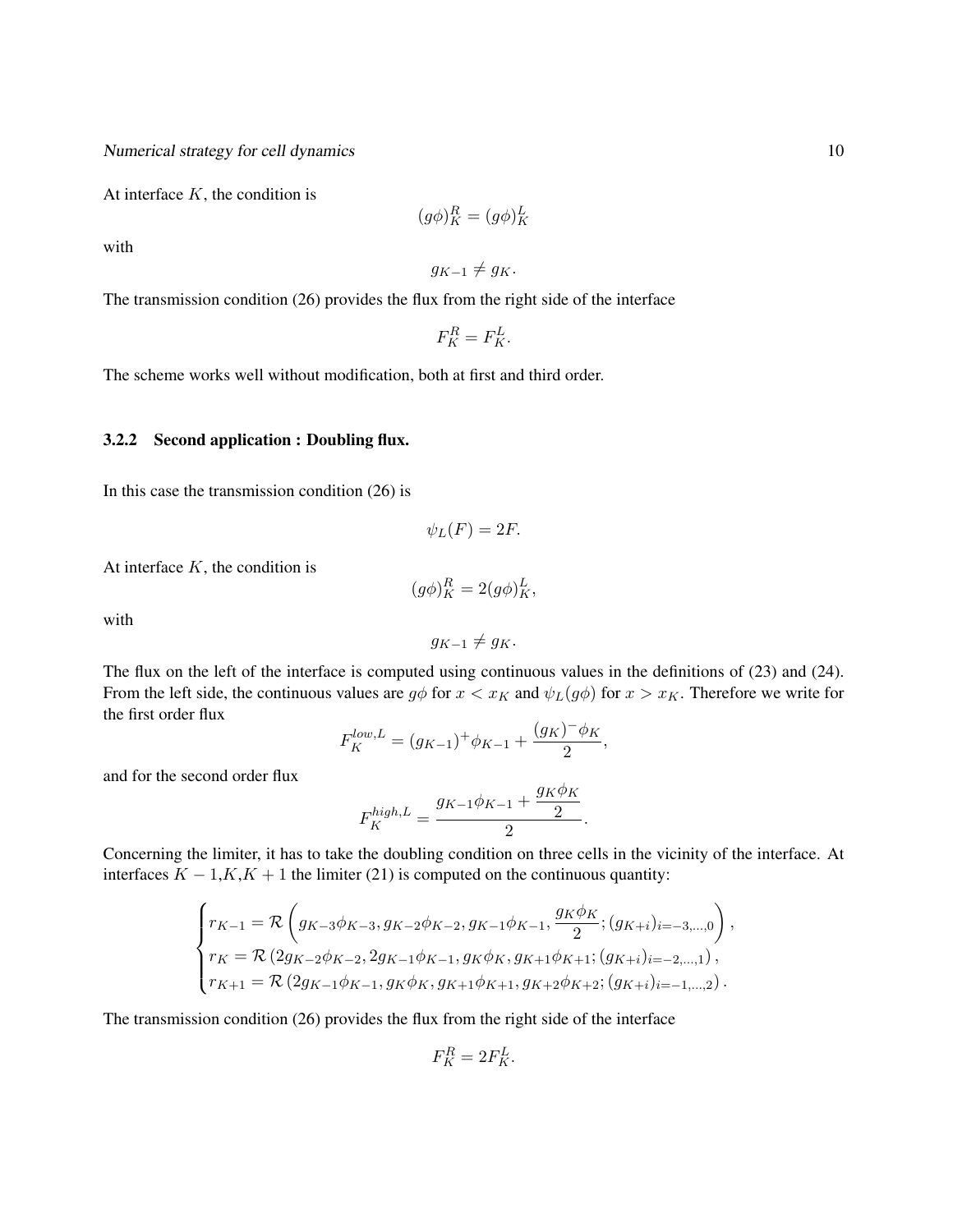# 4 Numerical validation

In the sequel, we present several numerical simulations to substantiate the validation of our method. Two 1D situations are handled, one with a flux continuity  $(11)$ , another one with a doubling at the interface  $(12)$ , with or without a source term (14), (15), (16). We then present two 2D test cases : a shear phenomenon which is encountered in the realistic model between zones G1 and SM and zones G1 and D, and a waterproof condition (13), which is encountered between zones SM and D. Finally we perform a convergence study on the full biological model.

#### 4.1 1D test cases

For this set of test cases we can compare the numerical solution at final time  $t<sub>N</sub>$  with the exact solution described in Appendix A.1 and compute the L1-norm relative error

$$
E_{\Delta x} = \frac{\sum_{k=0}^{Nx} |\phi_k^N - \bar{\phi}_k^n|}{\sum_{k=0}^{Nx} |\bar{\phi}_k^N|}
$$

where  $\bar{\phi}_k^N$  is the mean value of the exact solution at final time on cell  $[x_k, x_{k+1}]$ . This mean value is itself estimated with a quadrature formula – the second order central point formula. This is actually justified for the 1D test cases where the discontinuity of the solution coincides with a grid point. In order to recover the expected behavior the initial condition is a smooth gaussian function of total mass equal to 1 and centered on  $x_c = 0.3$ .

$$
\phi_0(x) = \frac{1}{2\pi\sigma} \exp\left(\frac{1}{2}\left(\frac{(x-c_x)^2}{\sigma^2}\right)\right). \tag{29}
$$



Figure 3: 1D test case 1: flux continuity condition and velocity jump at interface  $x = 0.5$ . Snapshot of the density  $\phi(x, t)$  at initial time and when crossing the interface between zones G1 and SM ( $t = t<sub>N</sub>$ ).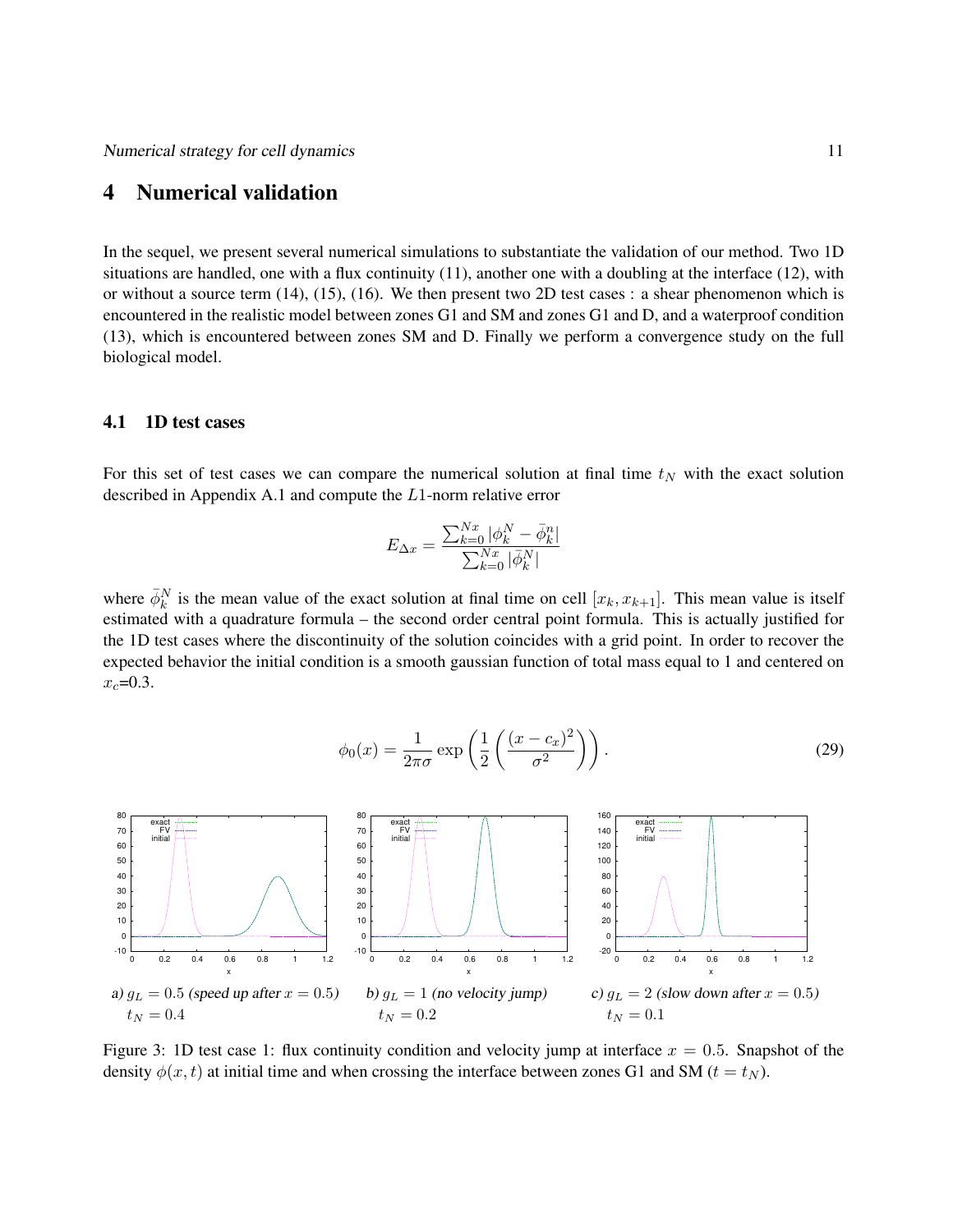| test | description                                                                 | $\psi_L(F)$ | $g_L$                           | $g_R$                               | $\Lambda_L$    | $\Lambda_R$ | p                            | E.10 <sup>4</sup>             |
|------|-----------------------------------------------------------------------------|-------------|---------------------------------|-------------------------------------|----------------|-------------|------------------------------|-------------------------------|
| 1    | Continuous flux, speed<br>discontinuity on G1-SM<br>interface, no source    | $\,F$       | 0.5<br>1<br>$\overline{2}$<br>3 | 1                                   | $\Omega$       | $\theta$    | 2.35<br>2.39<br>2.40<br>2.29 | 9.23<br>9.39<br>9.74<br>9.71  |
| 2    | Doubling flux, speed<br>discontinuity on SM-G1<br>interface, no source      | 2F          |                                 | 0.5<br>1<br>$\overline{2}$<br>3     | $\theta$       | $\Omega$    | 2.40<br>2.38<br>2.35<br>2.34 | 10.25<br>9.81<br>9.64<br>9.61 |
| 3    | Continuous flux, speed<br>discontinuity on G1-SM<br>interface, source in G1 | $\,F$       | 0.5<br>1<br>$\overline{2}$<br>3 | 1                                   | 1              | $\Omega$    | 2.35<br>2.39<br>2.37<br>2.28 | 8.89<br>9.22<br>9.47<br>9.63  |
| 4    | Doubling flux, speed<br>discontinuity on SM-G1<br>interface, source in G1   | 2F          | 1                               | $0.5\,$<br>1<br>$\overline{2}$<br>3 | $\overline{0}$ | 1           | 2.42<br>2.36<br>2.34<br>2.33 | 10.34<br>9.68<br>9.60<br>9.58 |

Table 1: 1D test cases description, asymptotic order p of the L1-norm error  $O(\Delta x^p)$  and relative error value for  $\Delta x = 10^{-3}$ . Each test case is run for four different speed contrasts, leading to sligthly different asymptotic behaviour.

#### Test case 1. Continuous flux, speed discontinuity on G1-SM interface, no source

This tests mimics what happens at the transition (11) between zones  $G1$  and  $SM$ . The speed is equal to 1 in the second half of the domain, and takes values 0.5, 1 (for reference), 2 or 3 in the first half of the domain. As described in Appendix A.1 the exact solution in that case is

$$
\phi^{exact}(x,t) = \begin{cases} \phi_0(x - g_L t) & \text{for } x < x_s, \\ g_L \phi_0(x_s - g_L(t - x - x_s)) & \text{for } x_s - t \le x - t < x_s, \\ \phi_0(x - t) & \text{for } x - t \ge x_s, \end{cases}
$$

In Figure 3, we plot the density  $\phi$  at a time  $t_N = 0.2/g_L$ , chosen so that half the mass has already crossed the interface between zones G1 and SM. Since the flux is continuous at  $x = 0.5$  and the speed is discontinuous, the solution presents a discontinuity (except for the special case  $L_q = 1$ ). We can notice the good quality of the approximation, compared to the exact solution. There are no oscillations in the neighborhood of the discontinuity, neither numerical diffusion. Remark that if the speed decreases much on the right side of the interface, the density shape sharpens. This is qualitatively similar to what happens for a traffic flow when there is a sudden speed limitation. This phenomenon penalizes the accuracy. In panel b) of Figure 4, the L1-norm error with respect to the space step  $\Delta x$  is displayed in logarithmic scale, which allows us to compute the convergence rate. Depending on the precise value of  $g<sub>L</sub>$ , the convergence rate varies between 2.26 and 2.4. More precisely, it gets worse as the value of  $g<sub>L</sub>$ . This can be explained by looking at the contrast between  $g_L$  and  $g_R = 1$ . By analogy with the traffic flow, the interface between a high speed on the left and a lower one on the right hand side corresponds to a sudden speed decrease which generates an accumulation of traffic. The density profile becomes narrower and it becomes harder to make accurate simulations. In contrast, when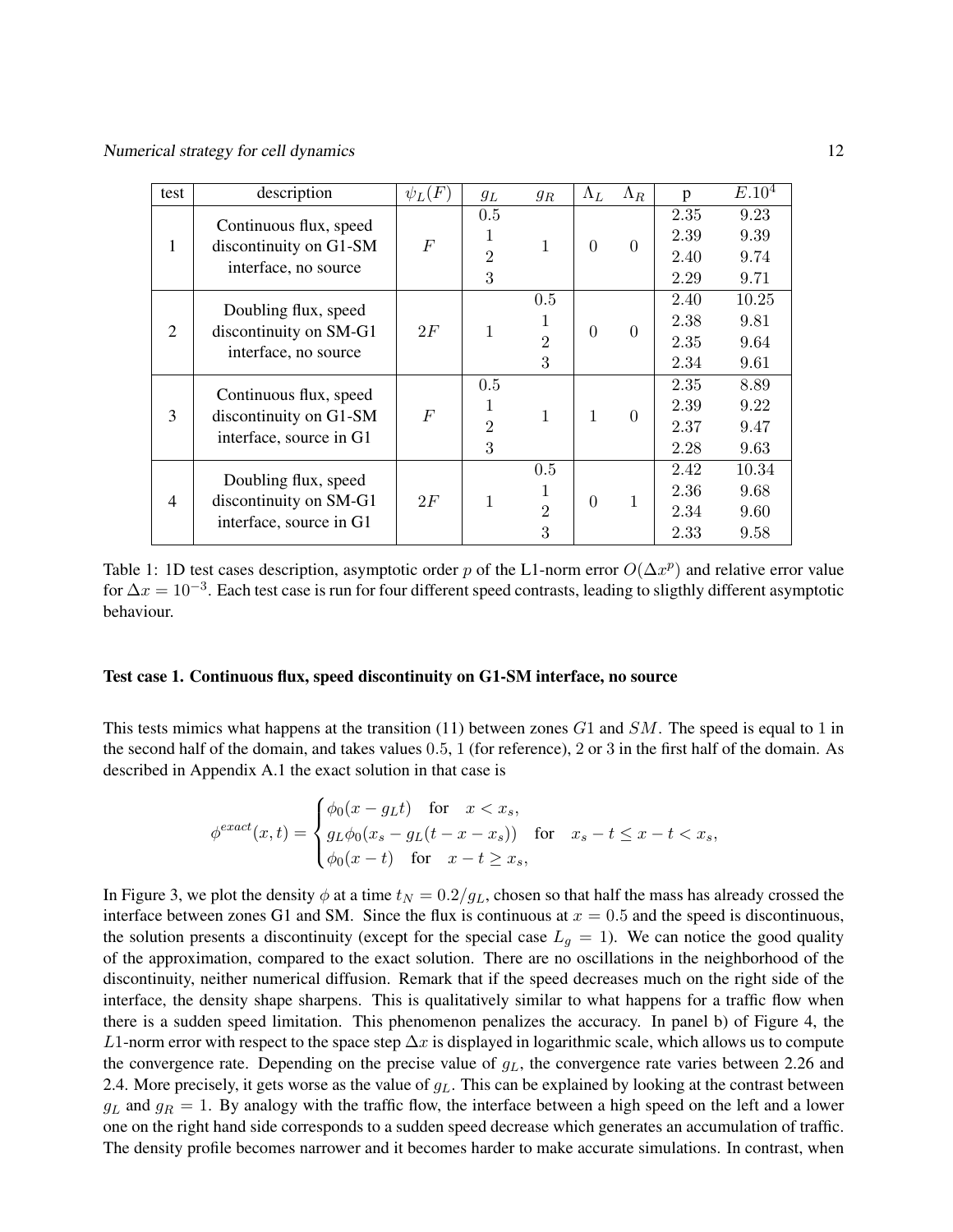the speed is higher on the right, the density profile becomes smoother and it becomes easier to approximate the solution. In any case, the best order of convergence 2.4 is achieved when  $g_L = g_R = 1$ . In panel a) of Figure 4, the total mass

$$
m_0(t)=\int_{[0,L]}\phi(x,t)dx
$$

is displayed with respect to the time to check whether the scheme is conservative.



a) Mass with respect to time

b) Error convergence with respect to  $\Delta x$ 

Figure 4: *1D test case 1: flux continuity condition and velocity jump at interface*  $x = 0.5$ *. In panel a) the total mass remains constant with time. In panel b) the* L1*-norm error goes to* 0 *with* ∆x*. The convergence rates (around 2.4) are gathered in Table 4.1.*

We also perform a 2D generalization of this test in the case  $g_L = 2$ , with a smooth initial condition

$$
\phi_0(x, y) = \frac{1}{2\pi\sigma^2} \exp\left(\frac{1}{2}\left(\frac{(x - c_x)^2}{\sigma^2} + \frac{(y - c_y)^2}{\sigma^2}\right)\right).
$$
 (30)

centered on  $(c_x, c_y) = (0.3, 0.15)$  and the same variance  $\sigma^2 = 0.002$  as before. The corresponding results are displayed on Figure 5.



bump lies in zone G1.

bump lies in zone SM.

Figure 5: 2D visualization of test case 1: flux continuity condition and velocity jump at interface  $x = 0.5$ ,  $u_L = 0.5$ ,  $u_R = 1$ . Snapshot of the density (initial time, passing interface, final time). ( $CFL = 0.4$ ,  $\Delta x =$ 0.001*).*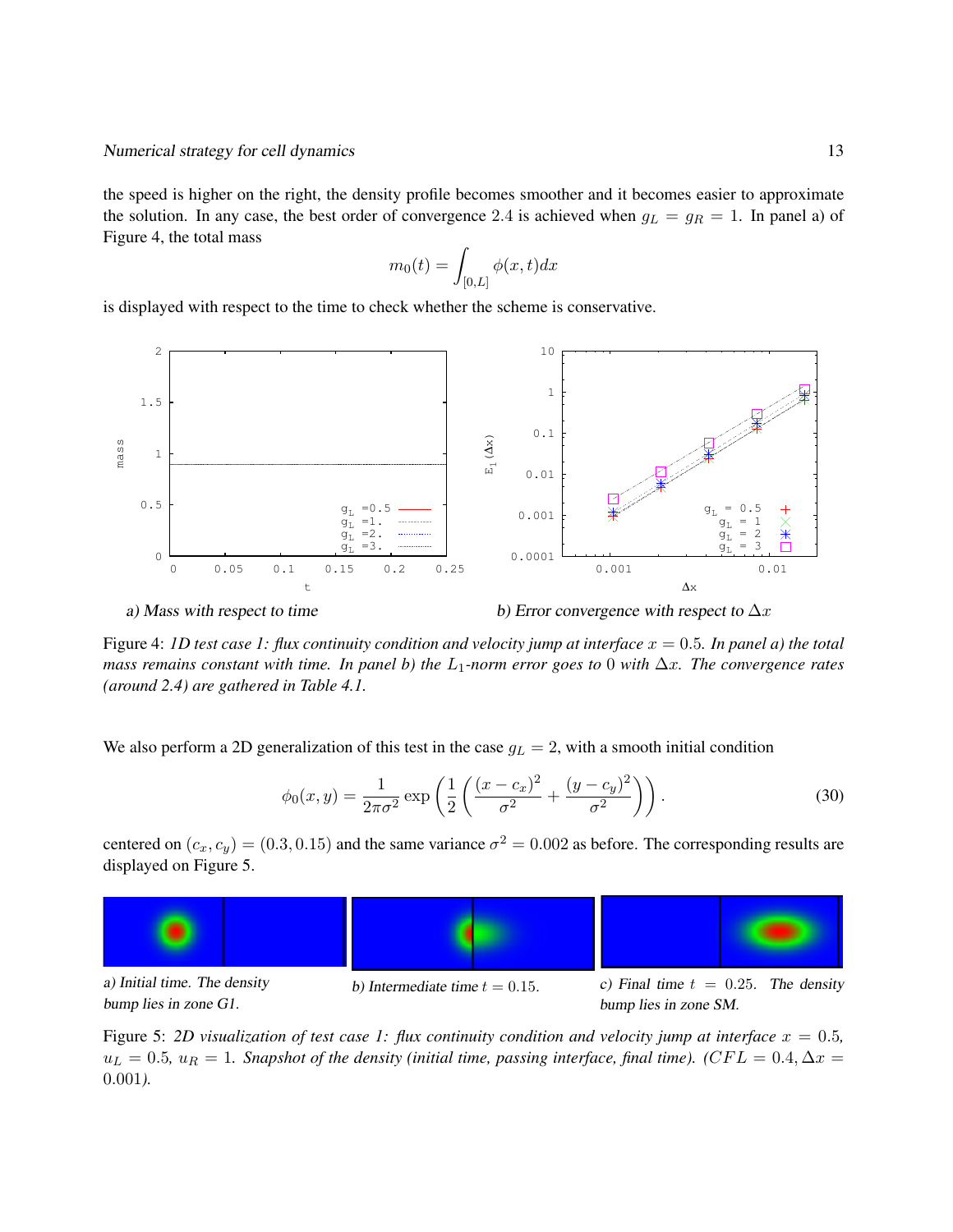

Figure 6: *1D test case 2: doubling flux condition and velocity jump at interface* x = 1*. Snapshot of the density*  $\phi(x, t)$  *at initial time and when crossing the interface between zones G1 and SM (t = 0.2).* 

#### Test case 2. Doubling flux, speed discontinuity on SM-G1 interface, no source

The second test case mimics the mitosis (12) event occuring between the SM and G1 zone at  $x_s = 1$ . The spatial range of interest is thus shifted to [0.5, 1.7]. The initial condition is centered on  $x_c = 0.8$ . The speed is equal to  $g_L = 1$  for  $x < x_s$  and takes successively the values  $g_R = 0.5, 1, 2$  or 3 for  $x > x_s$ . This time the exact solution is

$$
\phi^{exact}(x,t) = \begin{cases} \phi_0(x-t) & \text{for } x < x_s, \\ \frac{2}{g_R}(\phi_0(x_s - t - \frac{(x-x_s)}{g_R})) & \text{for } (x_s - g_R t) \le (x - g_R t) < x_s, \\ \phi_0(x - g_R t) & \text{for } (x - g_R t) \ge x_s, \end{cases}
$$

In Figure 6, we plot the density  $\phi$  at time  $t = 0.2$ . This corresponds to the time at which half the mass has already crossed the interface between zones SM and G1. The solution is continuous when  $g_R = 2$ , but exhibits a discontinuity in slope. We can draw the same conclusions as the first test case. In particular, there are no oscillations in the neighborhood of the discontinuity, even if there is a discontinuity in the solution.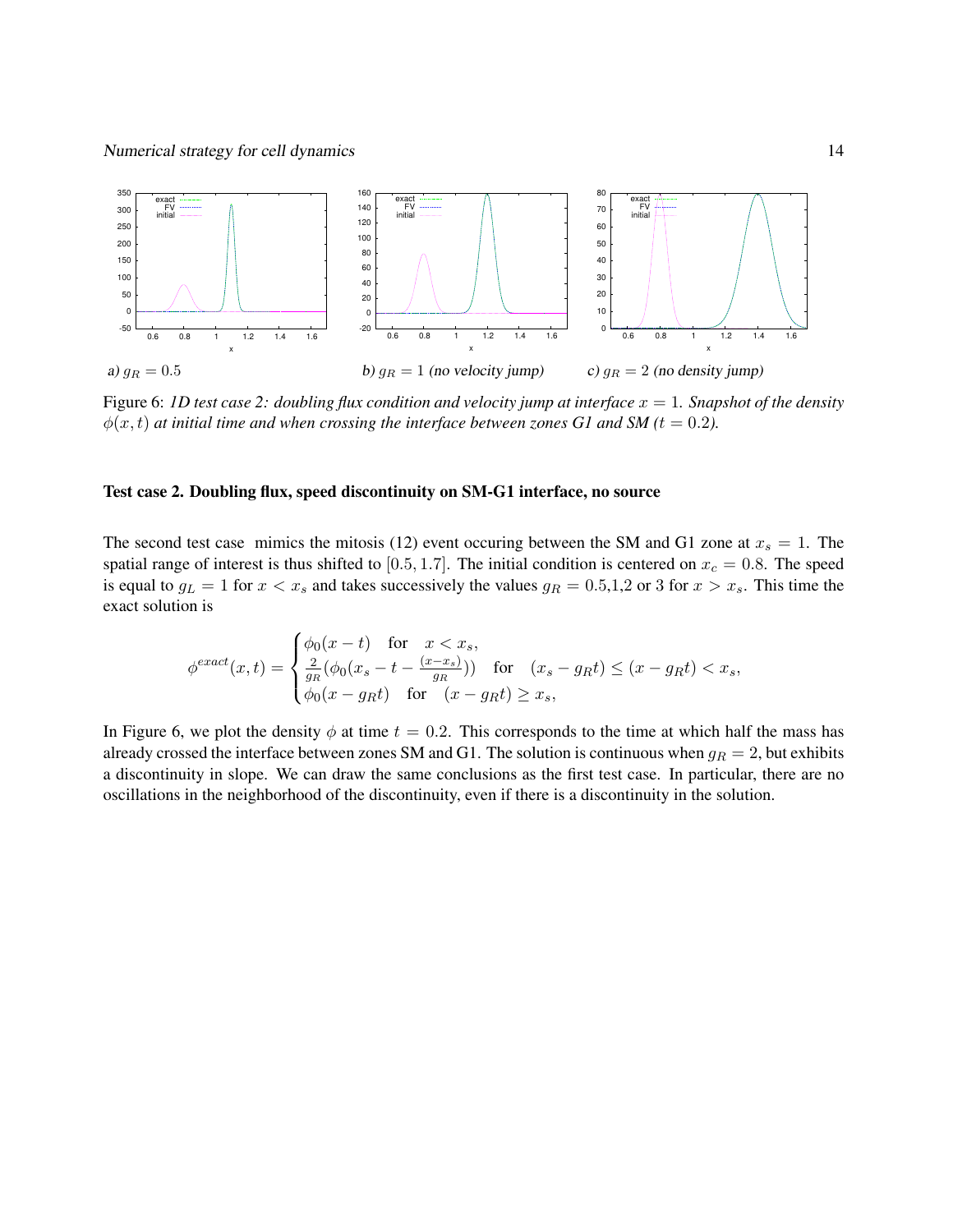

Figure 7: *1D test case 2. Doubling flux condition and velocity jump at interface* x = 1*. The mass in panel a) has doubled when all the density has reached the second subdomain, as expected. In panel b) the*  $L_1$ -norm *error goes to zero with* ∆x*. The convergence rates (around 2.4) are displayed in Table 4.1.*

In panel b) of Figure 7 we plot in a log scale the L1-norm error with respect to the space step  $\Delta x$ . The convergence rates, gathered in Table 4.1, are similar to the first test case, which means that the transition condition has not reduced the precision of the scheme. We can notice that the lower the  $g_R$ , the worse the error. This is the inverse situation to the first test case which can be explained by the same analogy with the traffic flow. In panel a) of Figure 7 we plot the mass with respect to time. Once all the cells have been transported in the right subdomain, the mass is doubled. As expected, since the speed is always  $g_L = 1$ in the left subdomain, in all cases the densities reach the interface at the same time and the mass profiles are identical. Figure 8 displays the 2D generalization of the second test case with the initial condition (30) centered this time on  $(c_x, c_y) = (0.8, 015)$ .



Figure 8: 2D visualization of test case 2. Doubling flux condition and velocity jump at interface  $x = 1$  $u_L = 1$ ,  $u_R = 0.5$ *. Snapshots of the density (initial time, passing interface, final time). The mass is doubling.*  $(CFL = 0.4, \Delta x = 0.001)$ .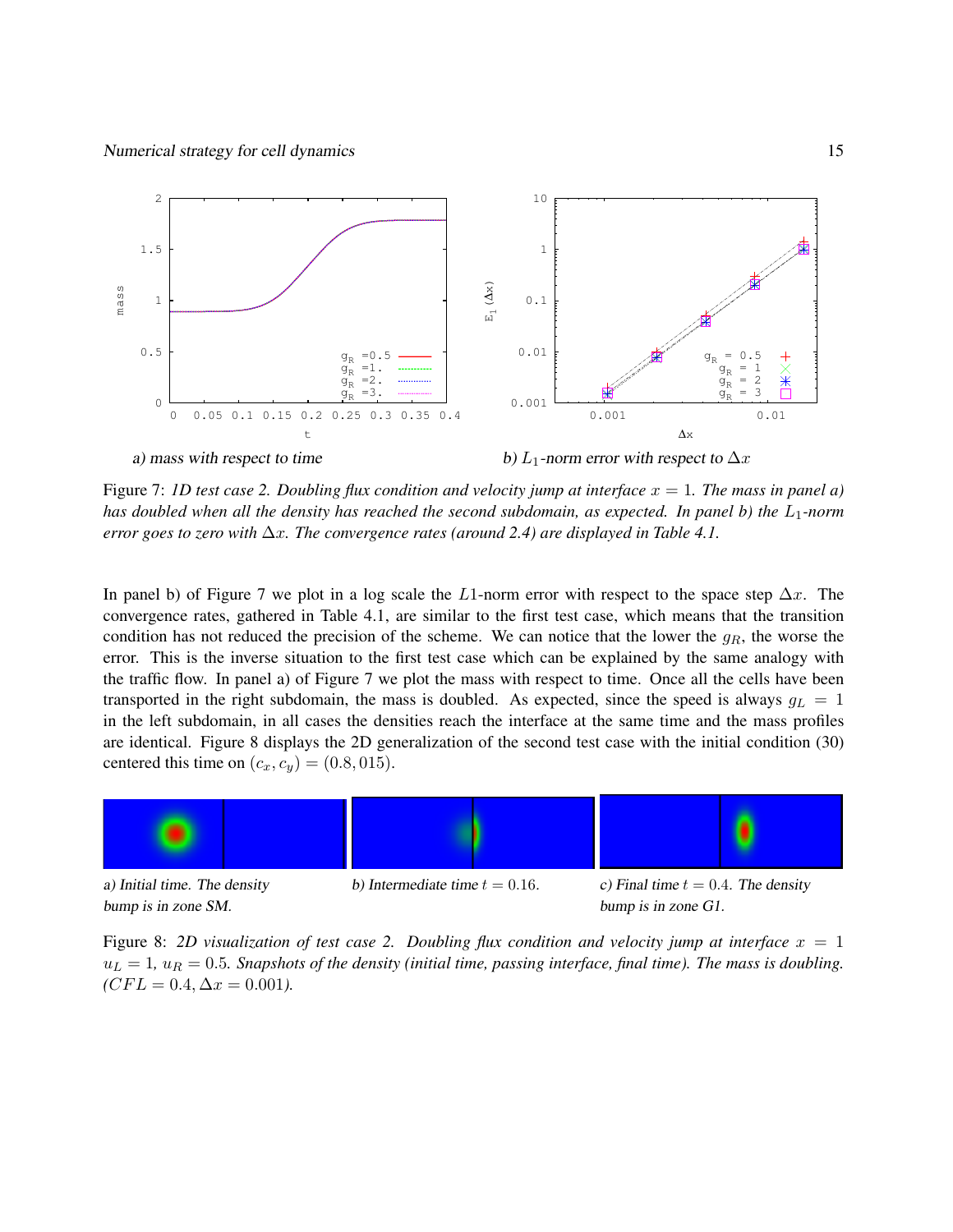

Figure 9: *1D test case 3: flux continuity condition and velocity jump at interface* x = 0.5*, with source on the left. Snapshot of the density at initial time and when crossing the interface between zones G1 and SM*  $(t = t_N)$ .

#### Test case 3. Continuous flux, speed discontinuity on G1-SM interface, linear source on the left

The third test case is the same as the first one but with a linear source term  $\Lambda_L = 1$  in the left part of the domain. The exact solution, detailed in Appendix, is

$$
\phi^{exact}(x,t) = \begin{cases} \phi_0(x - g_L t) \exp(-t) & \text{for } x < x_s, \\ g_L \phi_0(x_s - g_L(t - x - x_s)) \exp(-t + x - x_s) & \text{for } x_s - t \le x - t < x_s, \\ \phi_0(x - t) & \text{for } x - t \ge x_s, \end{cases}
$$

As in the first test case, we plot the density at time  $t_N$ , when half the mass has already crossed the interface between zones G1 and SM. Two cases  $g=0.5$  and  $g<sub>L</sub> = 3$  are represented respectively on panels a) and b) of Figure 9. The convergence study is illustrated in panel b) of Figure 10. The scheme still works well with the source term, although the asymptotic order for the  $L_1$ -norm error is 2.4, which is slightly less accurate than without the source term. Since the source term is active on the left subdomain, there is a loss in mass until teh density bump reaches the interface (see panel a of Figure 10) In the case where  $g_L = 3$ , the mass stabilizes after the density has passed through the interface. In the case where  $g_L = 0.5$  the density bump has not entirely passed through the interface at  $t = 0.25$  so that the mass is not yet stabilized.cette remarque est interessante pour l'application bio: le temps de transit dans la zone où le terme d'apoptose est actif conditionne en partie la masse finale.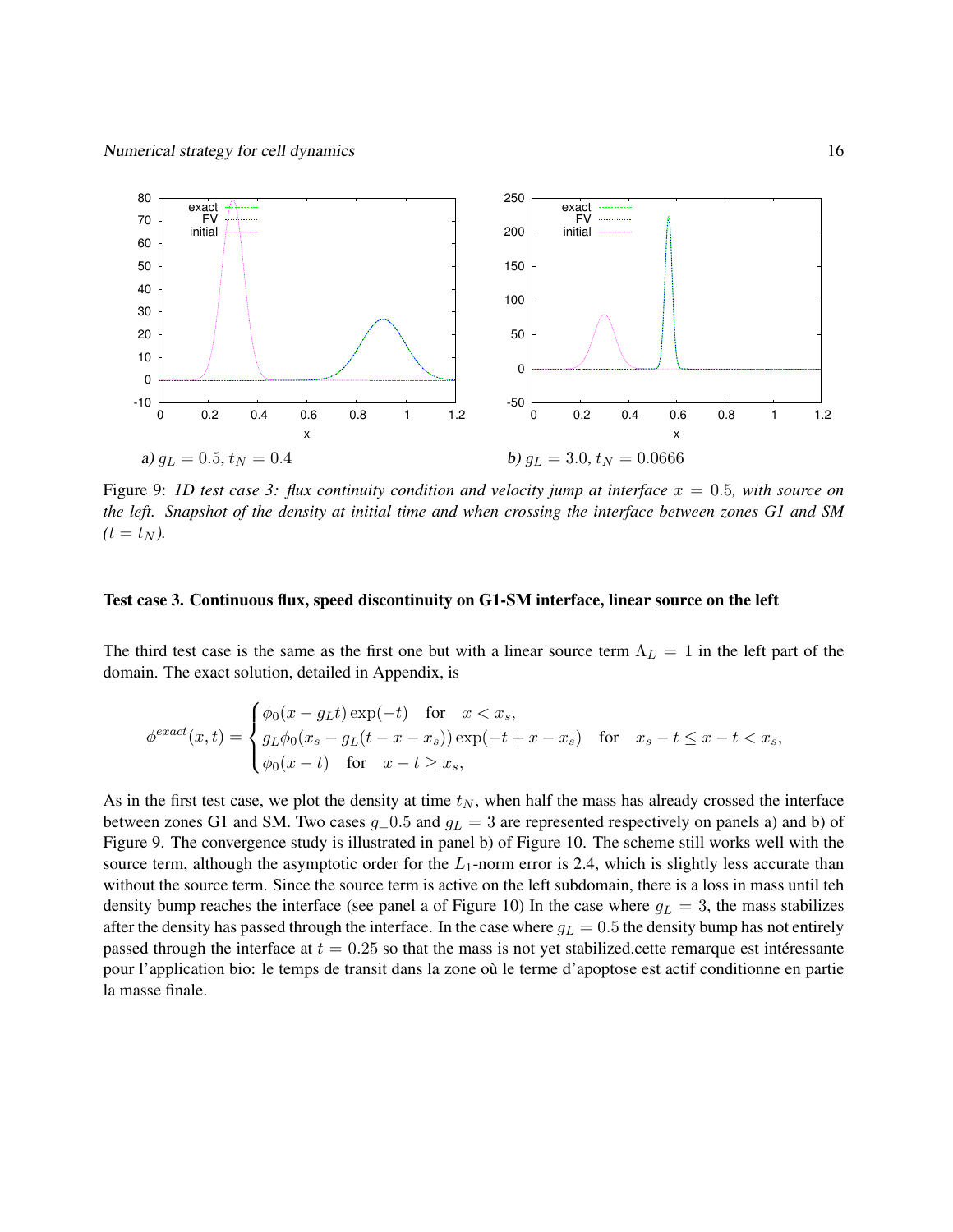#### Test case 4. Doubling flux, speed discontinuity on SM-G1 interface, linear source

The fourth test case is the same as the second one but with a linear source term  $\Lambda_R = 1$  in the right part of the domain. The exact solution is then

$$
\phi^{exact}(x,t) = \begin{cases} \phi_0(x-t) & \text{for } x < x_s, \\ \frac{2}{g_R} \left( \phi_0(x_s - t - \frac{(x-x_s)}{g_R} \right) \right) e^{\frac{x_s - x}{g_R}} & \text{for } (x_s - g_R t) \le (x - g_R t) < x_s, \\ \phi_0(x - g_R t) e^{-t} & \text{for } (x - g_R t) \ge x_s, \end{cases}
$$

As in the second test case, we plot the density at time  $t = 0.2$ , for two values  $g_R = 0.5$  and  $g_R = 3$  respectively on panels a) and b) of Figure 11. Here also the asymptotic order of convergence for the error is roughly 2.4 (see panel b) of Figure 12). The source term is active in the right subdomain. The mass, observed in panel a) of Figure 12, first doubles as the density bump goes through the interface, then diminishes as soon as the loss term becomes active. The drop in mass begins at the same time in both cases  $g_R = 0.5$  and  $g_R = 3$  since the interface is reached with the same left speed. In the biological model the final mass is indeed the result of the proliferation due to mitosis, compensated by the loss due to apoptose.



Figure 10: *1D test case 3: flux continuity condition and velocity jump at interface* x = 0.5*, linear source on the left.* In panel a) the mass decreases with time before the density has passed the interface (CFL  $=$ 0.4,  $\Delta x = 0.001$ *). In panel b) the* L<sub>1</sub>-norm error goes to zero with  $\Delta x$ . The convergence rates (around 2.4) *are displayed in Table 4.1.*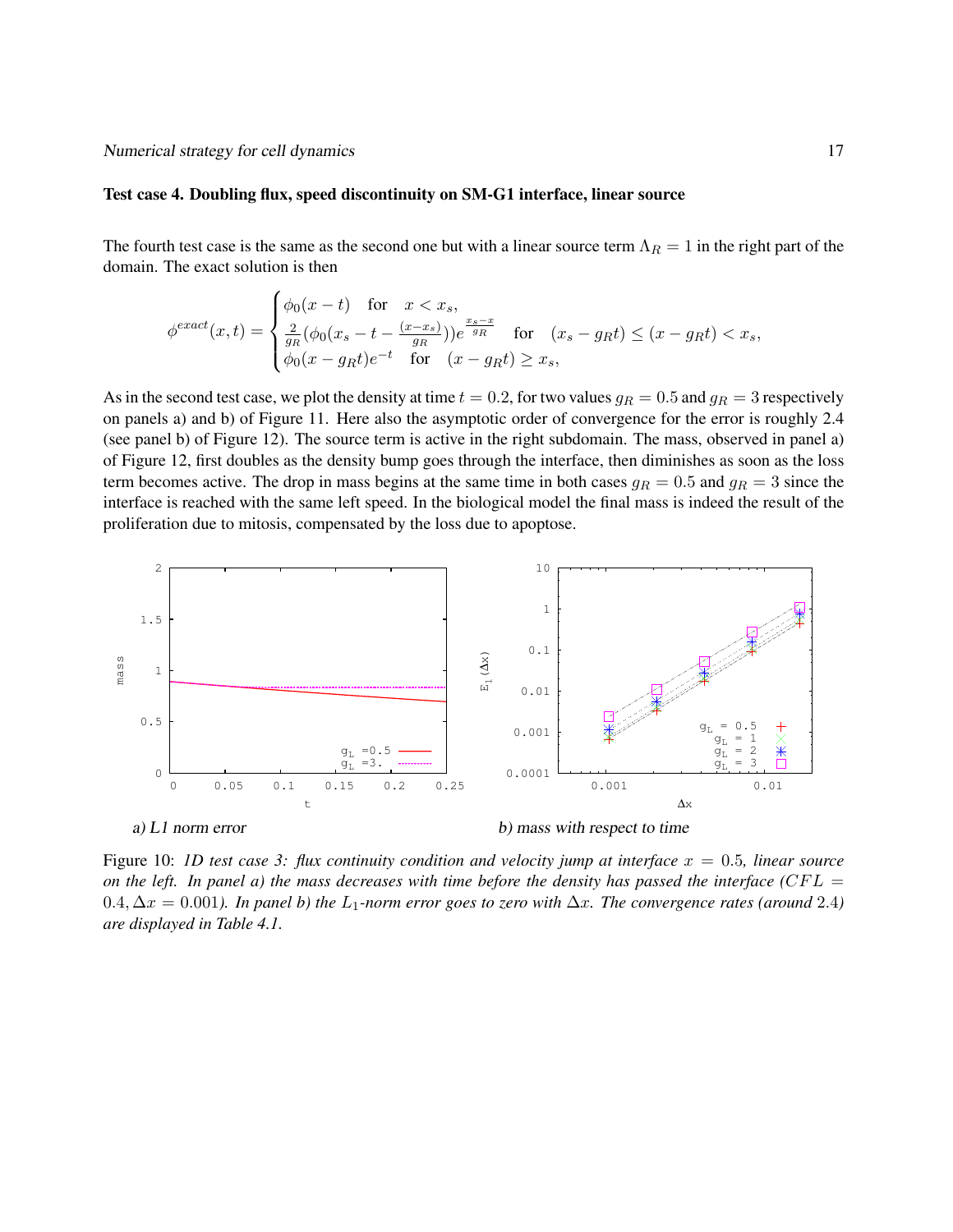

Figure 11: *1D test case 4: doubling flux condition and velocity jump at interface* x = 0.5*, linear source on the right. Snapshot of the density*  $\phi(x, t)$  *at*  $t = 0$  *and*  $t = 0.2$ *, crossing the interface between zones SM and G1.*

#### 4.2 2D test cases

We now turn to the validation of the method in 2D. As shown on Figure 1, the computing domain includes four internal boundaries: two vertical ones between zones G1 and SM and SM and G1, and two horizontal ones, between zones G1 and D and SM and D. The initial condition is centered on  $(c_x, c_y) = (0.3, 0.15)$ .

#### 4.2.1 Error Computing

In 2D the relative error due to discretization is computed with

$$
E(\Delta x) = \frac{\sum_{k=0}^{Nx-1} \sum_{l=0}^{Ny-1} |\phi_{k,l}^N - \bar{\phi}_{k,l}^N|}{\sum_{k=0}^{Nx-1} \sum_{l=0}^{Ny-1} |\bar{\phi}_{k,l}^N|}
$$
(31)

where  $\bar{\phi}_{k,l}^N$  is the mean value of the exact solution on the grid cell  $[x_k, x_{k+1}] \times [y_l, y_{l+1}]$  at time  $t_N$ . This value is computed using the 2nd order quadrature formula in the first three test cases where the exact solution is explicitly known. When we do not know the exact solution, we use a reference solution,  $\phi^{fine}$ , computed on a very fine grid with  $N_x^{fine}$  cells, and project it on the current grid with  $Nx^{coarse}$  cells

$$
\bar{\phi}_{k,l}^N = \sum_{i=1}^m \sum_{j=1}^m \phi_{km+i,lm+j}^{fine,N}
$$

$$
m = \frac{Nx^{fine}}{Nx^{coarse}}.
$$

with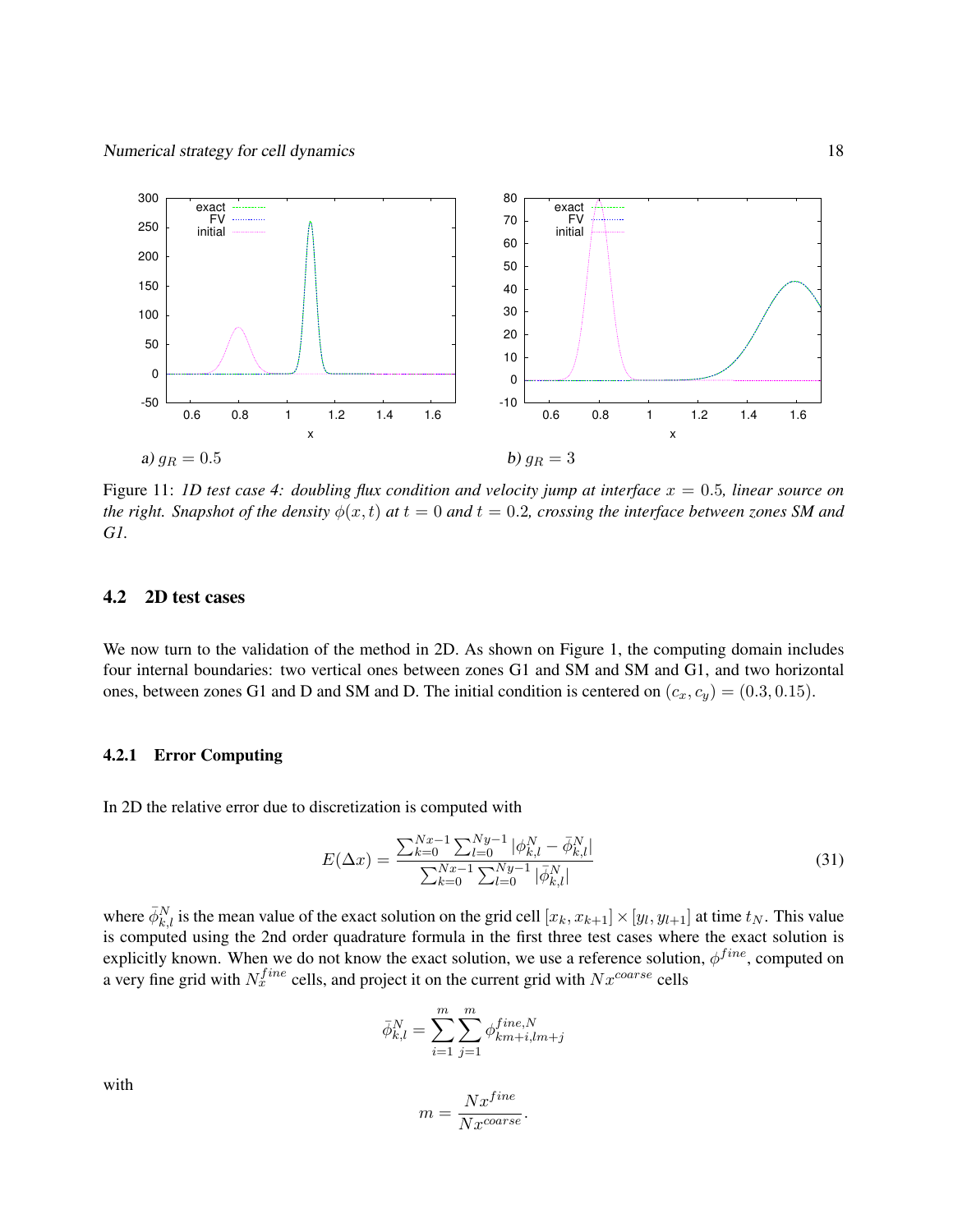

Figure 12: *1D test case 4: doubling flux condition and velocity jump at interface* x = 0.5*, linear source on the right. The mass increases just after the interface, then decreases when the density has passed the interface. The convergence rates (around* 2.4*) are displayed in Table 4.1.*

#### 2D test case 1 : shear interface

For this test case the speed is vertical  $g(x, y) = 0$ ,  $h(x, y) = 1$  in the bottom part of the computing domain (G1∪SM). In the top part (D), the speed is oblique  $g(x, y) = 1$  and  $h(x, y) = 1$ . The discontinuity in speed is located on the x-axis at  $y_s = 0.3$ . On the snapshots in Figure 13, we can observe a shear phenomenon that could not occur in 1D. We also notice that the change of direction of the speed transforms the shape of the density bump, from circular to elliptic. The total mass remains constant. Due to the shear, the asymptotic rate of convergence of the error drops to 2.1 (see panel a) of Figure 14) .

#### 4.2.2 2D test case 2: waterproof interface

In this test case, the speed is diagonal  $g(x, y) = 1$ ,  $h(x, y) = 1$  in zone  $G1 \cup D$ , and horizontal  $g(x, y) = 1$ ,  $h(x, y) = 0$  in zone SM. On the snapshots in Figure 15, we can observe a phenomenon of waterproof interface that could not occur in 1D. The fraction of the mass which crosses the vertical interface between zones G1 and SM remains trapped in zone SM and can only move horizontally. The convergence rate drops to 1 (panel b) of Figure 14).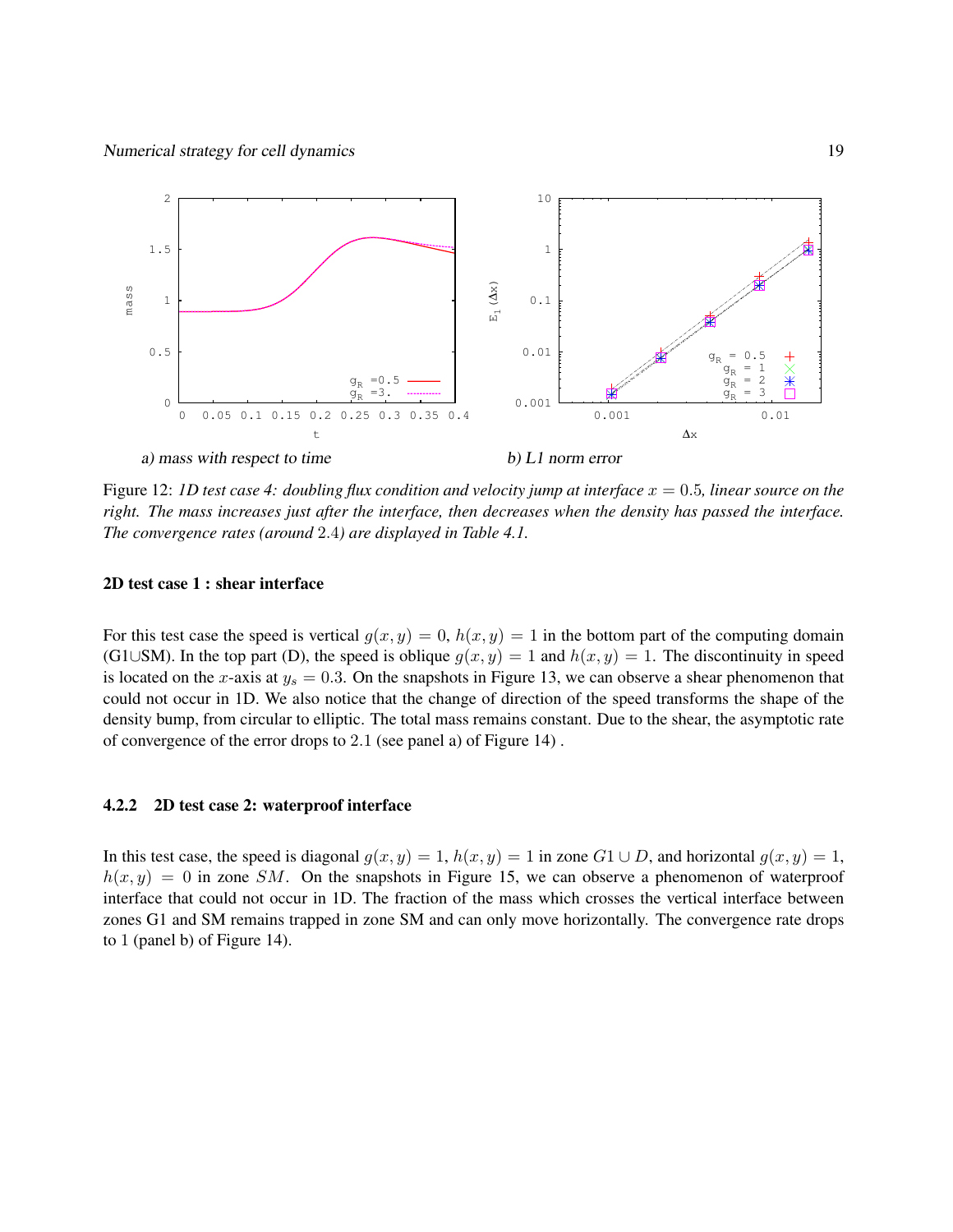

a) Initial time. The density bump lies in zone G1.

b) Intermediate time  $t = 0.15$ . c) Final time  $t = 0.25$ . The density bump lies in zone D.

Figure 13: *First 2D test case, shear phenomenon. Snapshot of the density (initial time, passing interface, final time*). ( $CFL = 0.4$ ,  $\Delta x = 0.001$ ).



Figure 15: *2D test case 2 : waterproof interface. Density at final time (First and third order computations and exact solution). Some numerical diffusion affects the shape of the density, due to the splitting of the initial density bump into two separate clouds.*

In order to understand better the drop in precision for the 2D test case 2, we have studied other values for  $h(x, y) = h_B$  in the zone SM, ranging from the reference case with no speed variation ( $h_B = 1$ ) and the waterproof test case ( $h_B = 0$ ). Figure 16 displays the density at time  $t = 0.25$  for three different  $h_B$  values. For  $h_B = 0.9$ , the solution displayed on panel a) looks very much like that obtained with the reference case. For  $h_B = 0.001$ , the solution displayed in panel c) looks very much like that obtained with the waterproof boundary in Figure 15.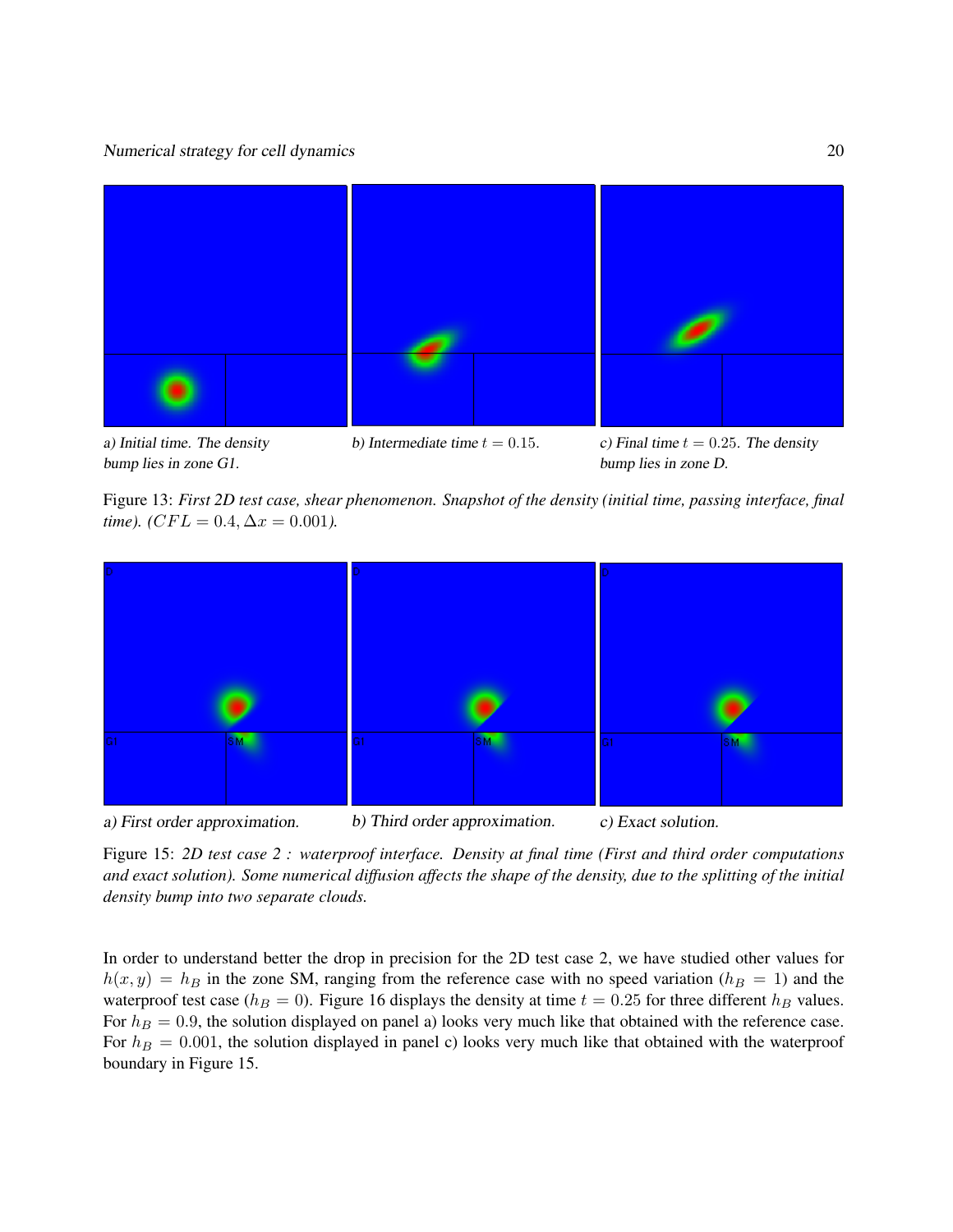

Figure 14: 2D test cases.  $L_1$ -norm relative error with respect to  $\Delta x$ . The convergence rate is 2.24 in the shear case (panel a) and drops to 1.03 in the waterproof case (panel b).



Figure 16: *From constant diagonal speed to waterproof interface. Solution at time*  $t = 0.25$  *for three different values of the vertical speed in the SM zone a)*  $h_B = 0.9$ *, b)*  $h_B = 0.5$ *, c)*  $h_B = 0.001$ 

Since the exact solution is not available except for the extreme values,  $h_B = 0$  or 1, we compute the error with a converged solution computed with  $\Delta x = 5E - 4$ . The different error curves and the variation of the error order with respect to  $h_B$  are displayed respectively on panel a) and b) of Figure 17. This numerical experiment confirms that there is a regular drop in precision as the contrast between the vertical speeds on both sides of the interface between zones SM and D increases. It is worth noting that the asymptotic order for the waterproof case ( $h_B = 0$ ) computed using the converged solution is 1.25 instead of the value 1 obtained when using the exact solution in formula (31). On the other hand, the asymptotic order for the reference case with constant diagonal speed ( $h_B = 1$ ) is 2.25, which is less than the asymptotic order 2.4 obtained in the 1D test case 1 for  $g_L = g_R = 1$ . This small drop in precision is generally encountered with 2D schemes on cartesian grids obtained by tensorization of a 1D scheme.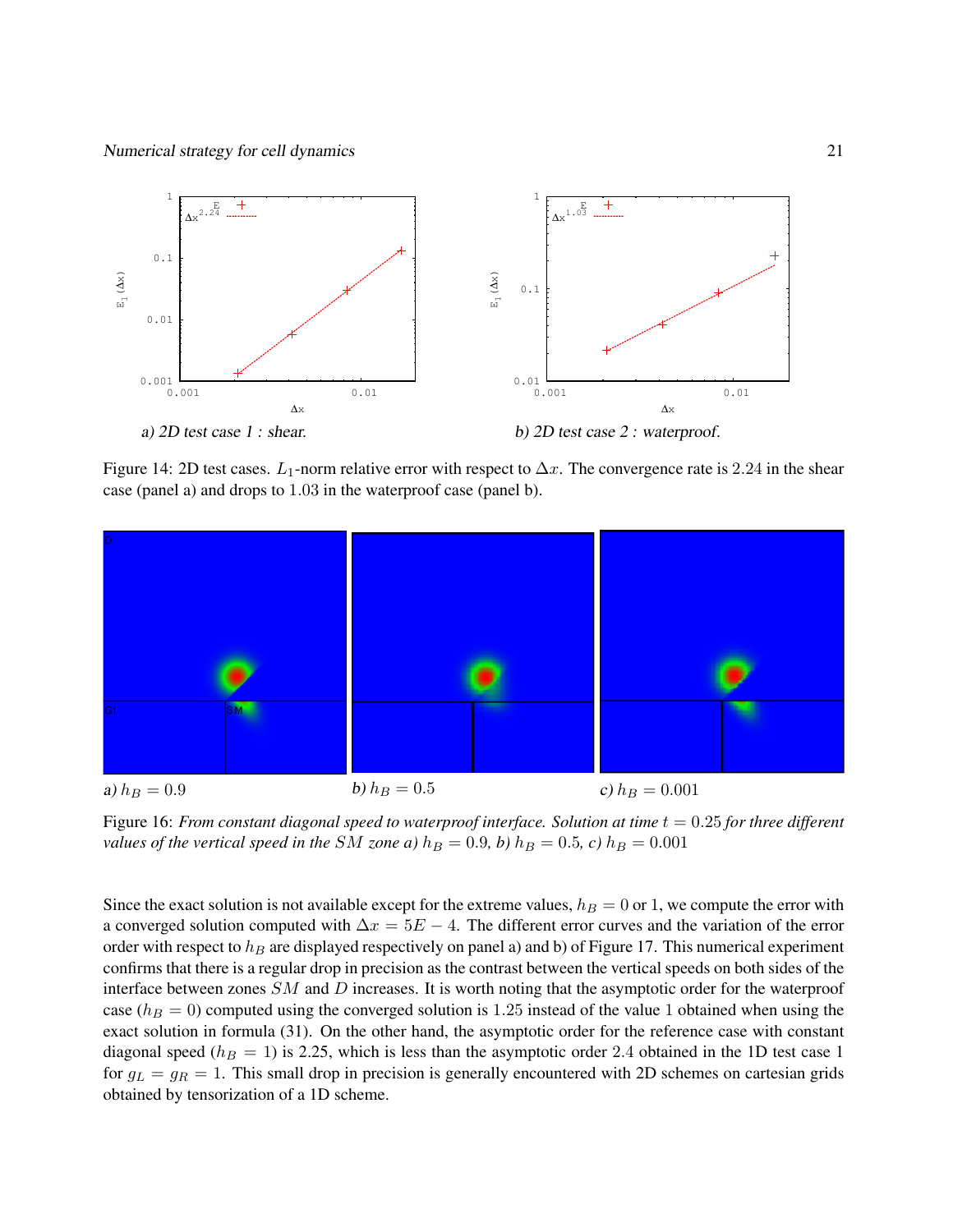

a) Relative error variation.

b) Order p as function of  $h_B$ .

Figure 17: From constant diagonal speed to waterproof interface. a) Relative error and best least-square fit  $O(\Delta x^p)$  for different constant  $h_B$  values of the vertical speed in zone SM. b) Asymptotic order p as a function of  $h_B$  value in zone SM.

#### Simulation of the biological model

Our latest test performs the convergence study on the full model for the follicular development presented in the paragraph 2.1. However we restrict ourselves to only one follicle  $N_f = 1$ , and we stop the simulation after a duration  $t_N = 1$ , short enough so that the computations on very fine grids remain tractable.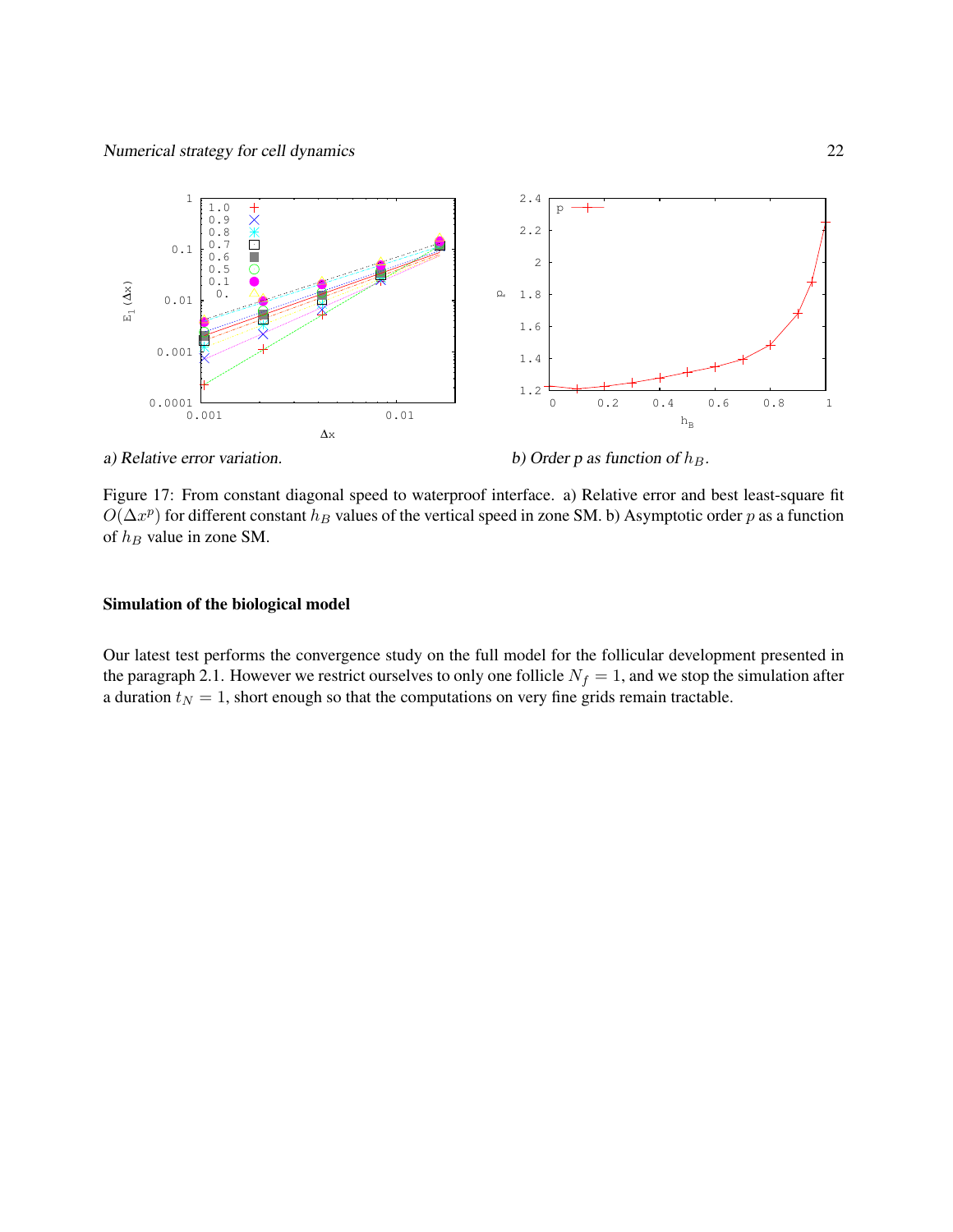

*t=0.18 second horizontal speed discontinuity t=0.22 waterproof boundary*

Figure 18: *Third 2D test case : snapshots of the density at different times of the follicular development,* ∆x = 0.0125*. The color code is time related. Blue and red colors indicate respectively null and maximum density*

The weak non linearity is modeled through the dependance of the speeds and FSH level on the first moment of the density. When dealing with only one follicle, the follicular  $m(f, t)$  and ovarian  $M(t)$  maturities are equal

$$
M(t) = m(1, t) = \int_0^1 \int_0^{N_c D_a} \gamma \phi_1(a, \gamma, t) da d\gamma.
$$
 (32)

The plasma FSH level  $U(t)$  showing up in the arguments of the source term in (1) is defined by

$$
U(t) = U_{\min} + \frac{1 - U_{\min}}{1 + \exp(c(M(t) - \bar{M}))},
$$
\n(33)

where  $U_{\text{min}}$ , c and  $\bar{M}$  are real positive constants.

The locally bioavailable FSH level  $u_1(t)$  showing up in the arguments of the speeds in (1) is defined by

$$
u_1(t) = \min\left(b_1 + \frac{e^{b_2 m(1, t)}}{b_3}, 1\right) U(t),\tag{34}
$$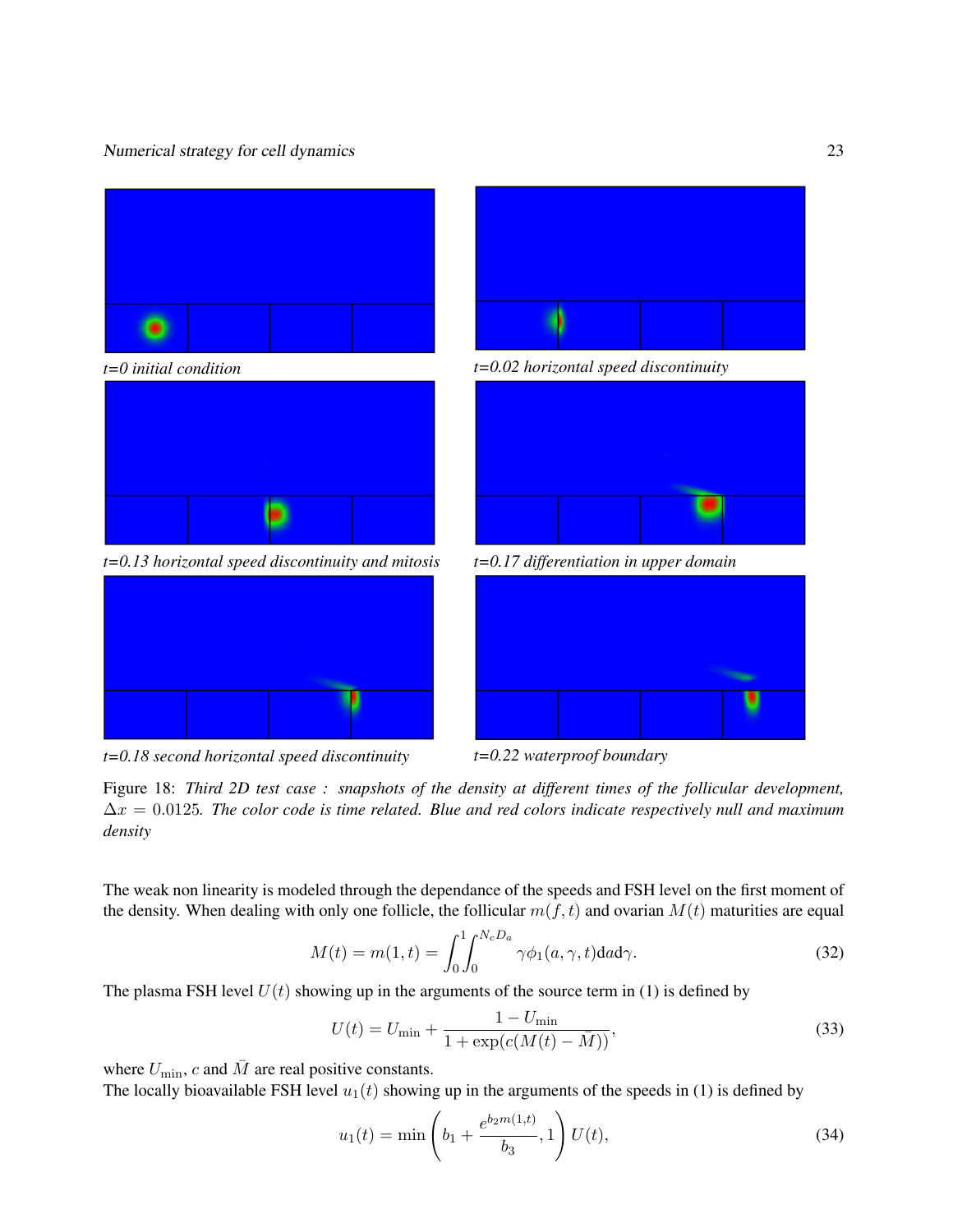

Figure 19: Third 2D test case : follicular development model. Numerical convergence rates with the ( order 1 and) order 3 schemes, best least-square fit with  $O(\Delta x^2)$ .

where  $b_1$ ,  $b_2$  and  $b_3$  are real positive constants.

The values of the parameters are gathered in Table 2. The age and maturity speeds parameters have chosen so that, with  $t_N = 1$ , all of the three interesting transitions : G1-SM, SM-G1 and G1-D do happen, as well as the waterproof phenomenon between zones SM and D. To illustrate these phenomena, snapshots of the density at significant times of the follicular development are displayed on Figure 18. For this simulation, a space discretization  $\Delta x = 0.0125$  ( $Nm = 80$  cells per half cycle) is used, leading to a varying time discretization of  $\Delta t \approx 0.0012$  which meets condition (25). The numerical convergence of the scheme is illustrated on Figure 19. The relative error with respect to a converged solution obtained using a very fine grid of  $Nm = 1920$  cells per half cycle is displayed as a function of the space step  $\Delta x$ . The asymptotic order of convergence computed by least square fitting is almost 2. The biological model combines all the numerical difficulties studied separately in the six previous test cases. As expected, the order of convergence is intermediate between the best and worst order achieved for these toy problems.

# References

[1] M. Adimy, F. Crauste, and S. Ruan. A mathematical study of the hematopoiesis process with applications to chronic myelogenous leukemia. *SIAM Journal on Applied Mathematics*, 65(4):1328–1352, 2005.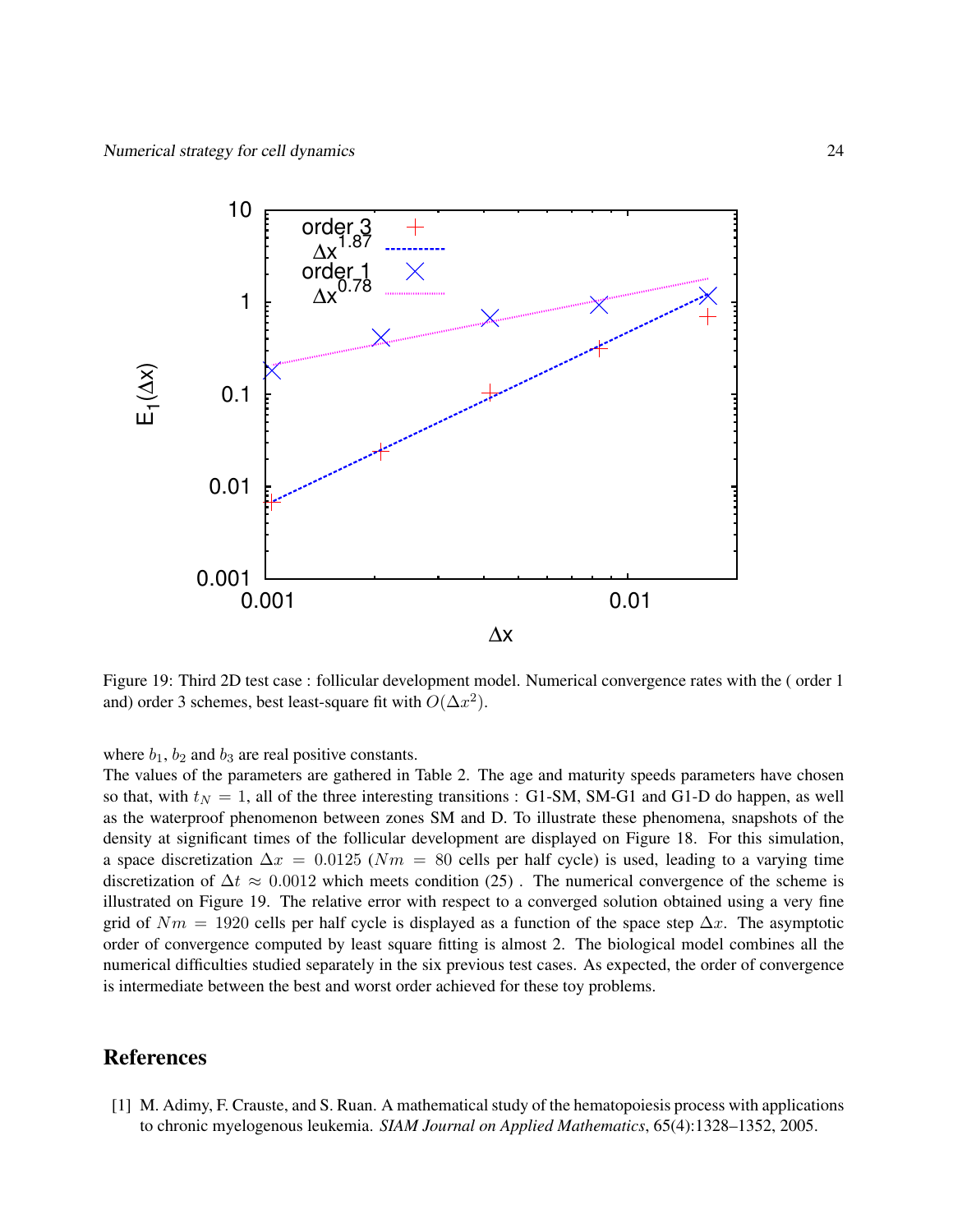| Parameter        | Description                          | Value |
|------------------|--------------------------------------|-------|
| <b>CFL</b>       | CFL condition                        | 0.4   |
|                  | FSH plasma level (eq. (33))          |       |
| $U_{min}$        | minimum level                        | 0.5   |
| $\boldsymbol{c}$ | slope parameter                      | 2.0   |
| $\bar{M}$        | abscissa of the inflection point     | 4.5   |
|                  | Apoptosis source term $(eq. (4))$    |       |
| К                | intensity factor                     | 0.1   |
| $\bar{\gamma}$   | scaling factor                       | 0.01  |
| $\gamma_s$       | cellular maturity threshold          | 0.3   |
|                  | intrafollicular FSH level (eq. (34)) |       |
| $b_1$            | basal level                          | 0.08  |
| $b_2$            | exponential rate                     | 2.25  |
| $b_3$            | scaling factor                       | 1450. |
|                  | Aging function (eq. $(2)$ )          |       |
| 91               | rate                                 | 2.    |
| $g_2$            | origin                               | 2.    |
| $\tau_h$         |                                      | 2.    |
| c <sub>1</sub>   |                                      | 0.68  |
| $c_2$            | Maturation function (eq. (3))        | 0.08  |
| $\bar{u}$        |                                      | 0.02  |

Table 2: Values of the parameters for the biological model simulation

- [2] A. Ambroso, C. Chalons, F. Coquel, E. Godlewski, F. Lagoutière, P.-A. Raviart, and N. Seguin. Relaxation methods and coupling procedures. *Internat. J. Numer. Methods Fluids*, 56(8):1123–1129, 2008.
- [3] B. Aymard, F. Clément, F. Coquel, and M. Postel. Numerical simulation of the selection process of the ovarian follicles. *http://hal.archives-ouvertes.fr/hal-00656382*, Submitted.
- [4] F. Bouchut and F. James. One-dimensional transport equations with discontinuous coefficients. *Nonlinear Anal.*, 32(7):891–933, 1998.
- [5] B. Boutin, F. Coquel, and LeFloch P. G. Coupling techniques for nonlinear hyperbolic equations. iii. well-balanced approximation of thick interfaces. *arXiv:1205.2437*, 2012.
- [6] R. Bürger and K. H. Karlsen. Conservation laws with discontinuous flux: a short introduction. *J. Engrg. Math.*, 60(3-4):241–247, 2008.
- [7] R. Bürger, K. H. Karlsen, and N. H. Risebro. A relaxation scheme for continuous sedimentation in ideal clarifier-thickener units. *Comput. Math. Appl.*, 50(7):993–1009, 2005.
- [8] R. Bürger, K. H. Karlsen, and J. D. Towers. An Engquist-Osher-type scheme for conservation laws with discontinuous flux adapted to flux connections. *SIAM J. Numer. Anal.*, 47(3):1684–1712, 2009.
- [9] N. Echenim, D. Monniaux, M. Sorine, and F. Clément. Multi-scale modeling of the follicle selection process in the ovary. *Math. Biosci.*, 198(1):57–79, 2005.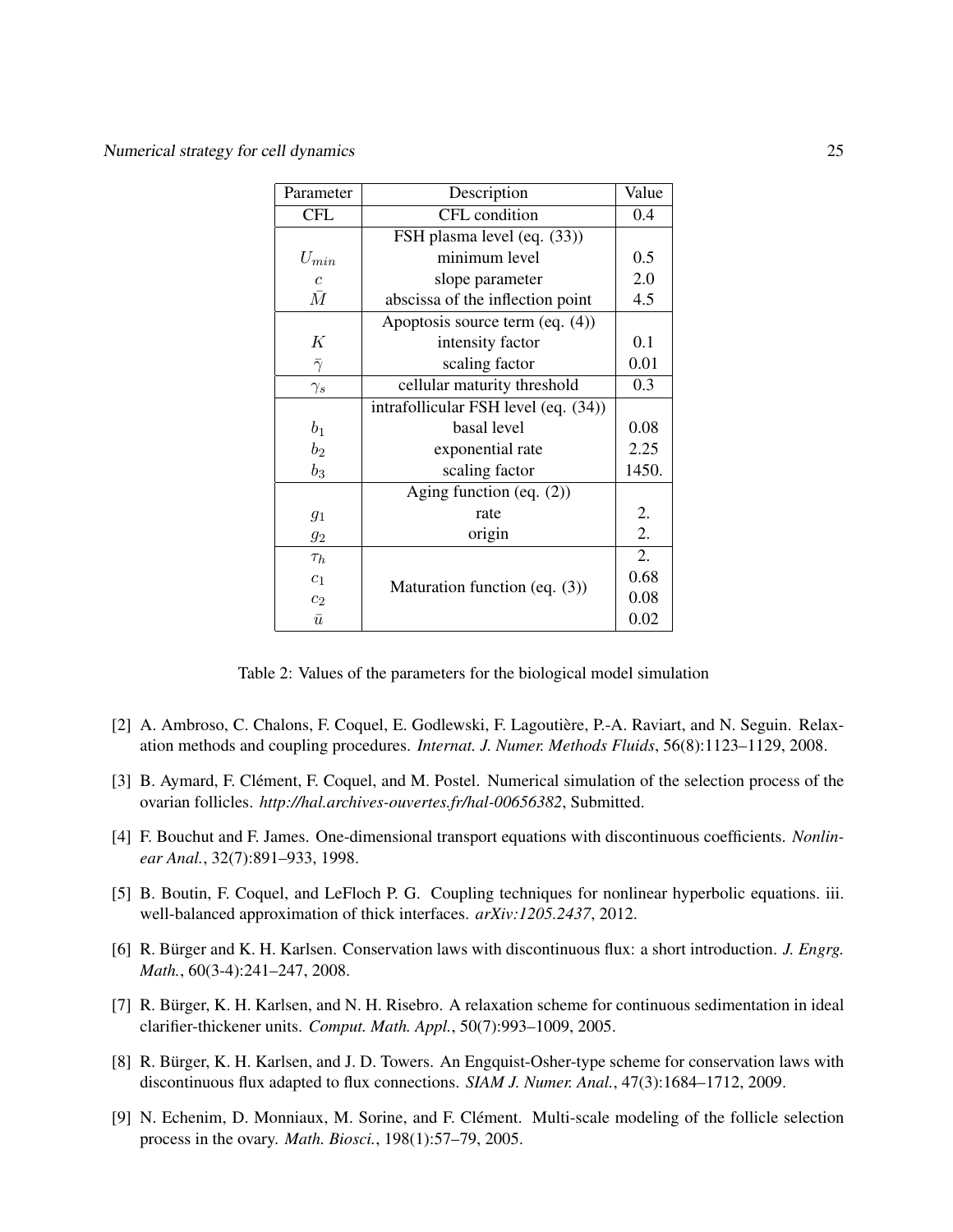- [10] E. Godlewski and P.-A. Raviart. The numerical interface coupling of nonlinear hyperbolic systems of conservation laws. I. The scalar case. *Numer. Math.*, 97(1):81–130, 2004.
- [11] S. Gottlieb and C. Shu. Total variation diminishing runge kutta schemes. *Mathematics of computation*, 1998.
- [12] B. Koren. A robust upwind discretisation method for advection, diffusion and source terms. *Numerical Methods for Advection-Diffusion Problems*, 1993.
- [13] B. Perthame. *Transport Equations in Biology*. Birkhauser Verlag, Basel, 2007. ¨
- [14] N. Seguin and J. Vovelle. Analysis and approximation of a scalar conservation law with a flux function with discontinuous coefficients. *Mathematical Models and Methods in Applied Sciences*, 13(02):221– 257, 2003.
- [15] P. Shang. Cauchy problem for multiscale conservation laws : Applications to structured cell populations. http://arxiv.org/abs/1010.2132, 2010.
- [16] P. K. Sweby. High resolution schemes using flux limiters for hyperbolic conservation laws. *SIAM J. Numer. Anal.*, 21(5):995–1011, 1984.
- [17] J. J. Tyson and B. Novak. temporal organization of cell cycle. *Current Biology*, 18:R759–768, 2008.

# A Exact solutions

We now give the details of the exact solution computations for the 1D and 2D test cases.

#### A.1 Exact solutions of the 1D problem with piecewise constant speeds

Problem

$$
\begin{cases}\n\partial_t \phi + \partial_x g \phi = \Lambda \phi & \text{for} \quad [0, x_s] \cup [x_s, x_L] \\
g(x) = \begin{cases}\ng_L & \text{if} \quad x < x_s \\
g_R & \text{if} \quad x \ge x_s\n\end{cases} & \text{(discontinuous speed)} \\
\Lambda(x) = \begin{cases}\n\Lambda_L & \text{if} \quad x < x_s \\
\Lambda_R & \text{if} \quad x \ge x_s\n\end{cases} & \text{(discontinuous speed)} \\
\phi(x, 0) = \phi_0(x) & \text{(initial condition)} \\
\psi_L(g_L \phi(x_s^- , t)) = g_R \phi(x_s^+ , t) & \text{(flux condition)}\n\end{cases}
$$
\n(35)

**Case without source term** We first solve this problem when  $\Lambda_L = \Lambda_R = 0$ , using the method of characteristics. The case when  $g_R < g_L$  is displayed in Figure 20. If there were no transmission conditions, the characteristics would be straight lines passing through the vertical axis. The analysis is detailed in the case where  $g_L$  and  $g_R$  speeds are positive which is the most usual situation in problems arising from biology.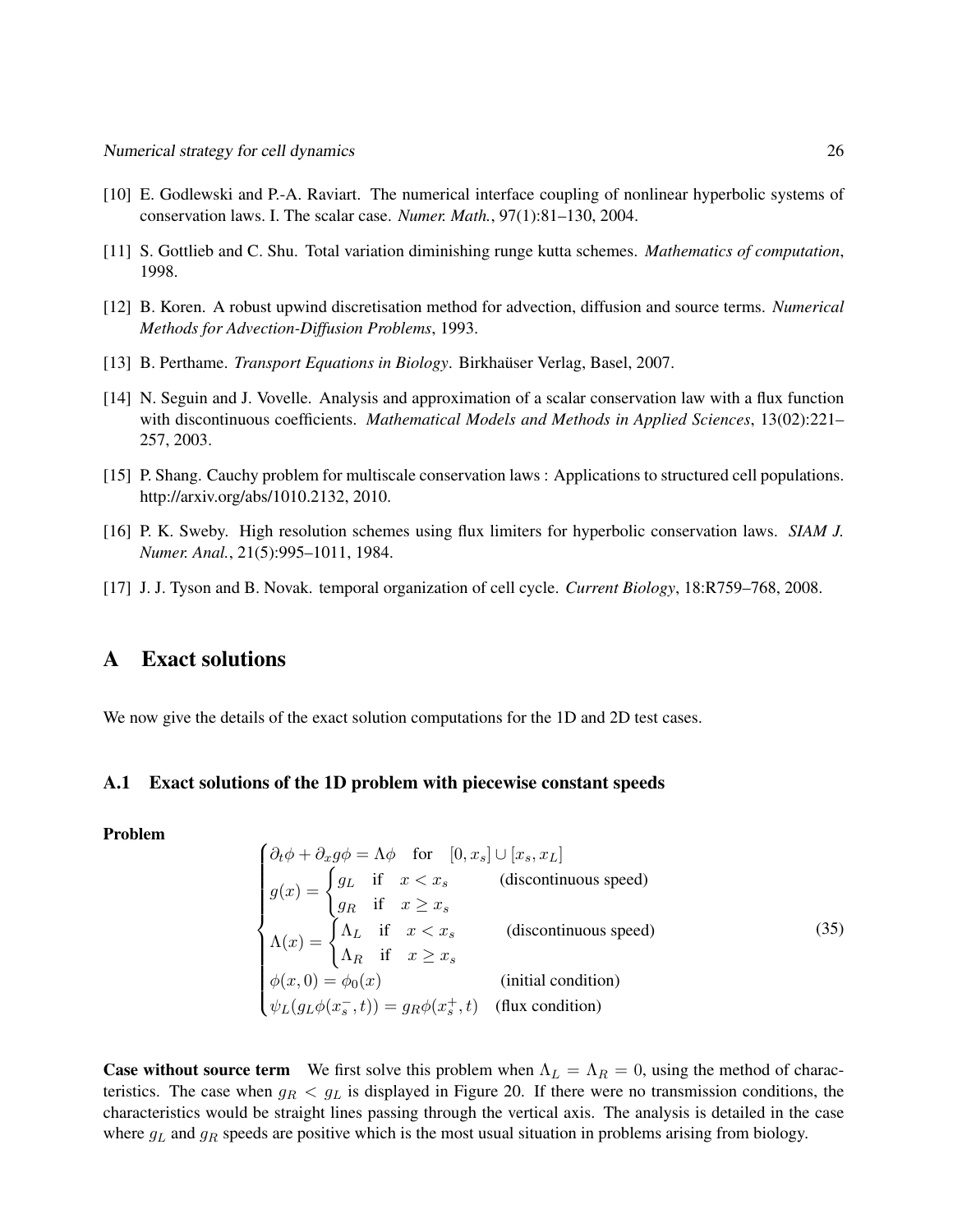

Figure 20: *Characteristics of a transmission problem with a transmission condition. The solution is a stationnary shock, corresponding to*  $g_R < g_L \psi_L'$ .

**Solution** For  $x < x_s$ , considering the characteristics of

$$
\begin{cases} \partial_t \phi + g_L \partial_x \phi = 0, \\ \phi(x, 0) = \phi_0(x), \end{cases}
$$

the solution is

$$
\phi(x,t) = \phi_0(x - g_L t) \quad \text{for} \quad x \le x_s.
$$

Using the same argument, considering the characteristics of

$$
\begin{cases} \partial_t \phi + g_R \partial_x \phi = 0, \\ \phi(x, 0) = \phi_0(x), \end{cases}
$$

we find that

$$
\phi(x,t) = \phi_0(x - g_R t) \quad \text{for} \quad (x - g_R t) \ge x_s.
$$

The solution for  $(x_0 - g_R t) < (x - g_R t) \le x_s$  is obtained thanks to the transmission condition

$$
\psi_L(g_L\phi(x_s^-,t)) = g_R\phi(x_s^+,t),\tag{36}
$$

combined with the fact that

$$
\phi(x_s^-,t) = \phi_0(x_s - g_L t),
$$

which leads to

$$
g_R \phi(x_s^+, t) = \psi_L(g_L \phi(x_s^-, t)) = \psi_L(g_L \phi_0(x_s - g_L t)).
$$

Defining a trace function

$$
Tr(t) = \frac{1}{g_R} \psi_L (g_L \phi_0 (x_s - g_L t)),
$$
\n(37)

which acts as a boundary condition, we follow the characteristics

$$
\begin{cases} \dot{x}(t) = g_R, \\ x(t_s) = x_s, \end{cases}
$$

given by

$$
x(t) = x_s + (t - t_s)g_R,
$$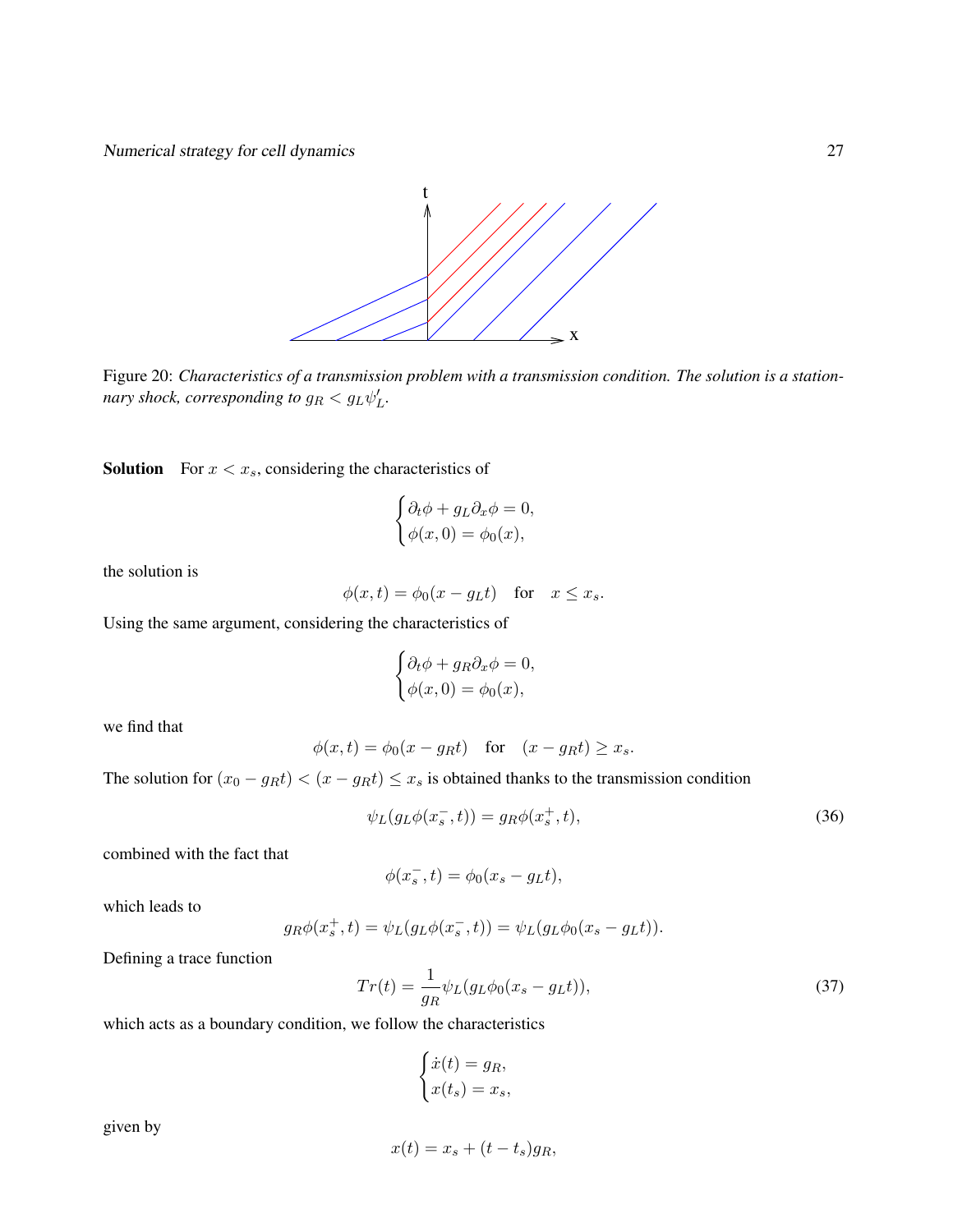to reach  $x_s$ , at time

 $t_s = t - \frac{(x - x_s)}{s}$  $g_R$ .  $(38)$ 

Finally, the solution is

$$
\phi(x,t) = \begin{cases} \phi_0(x - g_L t) & \text{for } x < x_s, \\ Tr(t_s) & \text{for } (x_s - g_R t) \le (x - g_R t) < x_s, \\ \phi_0(x - g_R t) & \text{for } (x - g_r t) \ge x_s, \end{cases}
$$

where  $Tr$  is defined by condition (37) and  $t_s$  is defined by (38).

Case with source term It can be deduced from the homogeneous case by changing the unknowns. In the subregion where  $\Lambda$  is constant, if  $\phi(x, t)$  is solution of

 $\partial_t \phi + \partial_x g \phi = \Lambda \phi$ 

then

$$
\tilde{\phi}(x,t) = e^{\Lambda t} \phi(x,t)
$$

is solution of

$$
\partial_t \tilde \phi + \partial_x g \tilde \phi = 0.
$$

We distinguish two cases :

With a source term in the left subdomain  $\Lambda_L > 0$  and  $\Lambda_R = 0$ , the solution is

$$
\phi(x,t) = \begin{cases} \phi_0(x - g_L t) \exp(-\Lambda t) & \text{for} \quad x < x_s, \\ Tr(t_s) \exp(-\Lambda t_s) & \text{for} \quad (x_s - g_R t) \le (x - g_R t) < x_s, \\ \phi_0(x - g_R t) & \text{for} \quad (x - g_R t) \ge x_s. \end{cases}
$$

where  $Tr$  is defined by the transmission condition (37) and  $t_s$  is defined by (38).

With a source term in the right subdomain  $\Lambda_L = 0$  and  $\Lambda_R > 0$ , the solution is

$$
\phi(x,t) = \begin{cases} \phi_0(x - g_L t) & \text{for } x < x_s, \\ Tr(t_s) \exp(-\Lambda(t - t_s)) & \text{for } (x_s - g_R t) \le (x - g_R t) < x_s, \\ \phi_0(x - g_R t) \exp(-\Lambda t) & \text{for } (x - g_R t) \ge x_s. \end{cases}
$$

where  $Tr$  is defined by the transmission condition (37) and  $t_s$  is defined by (38).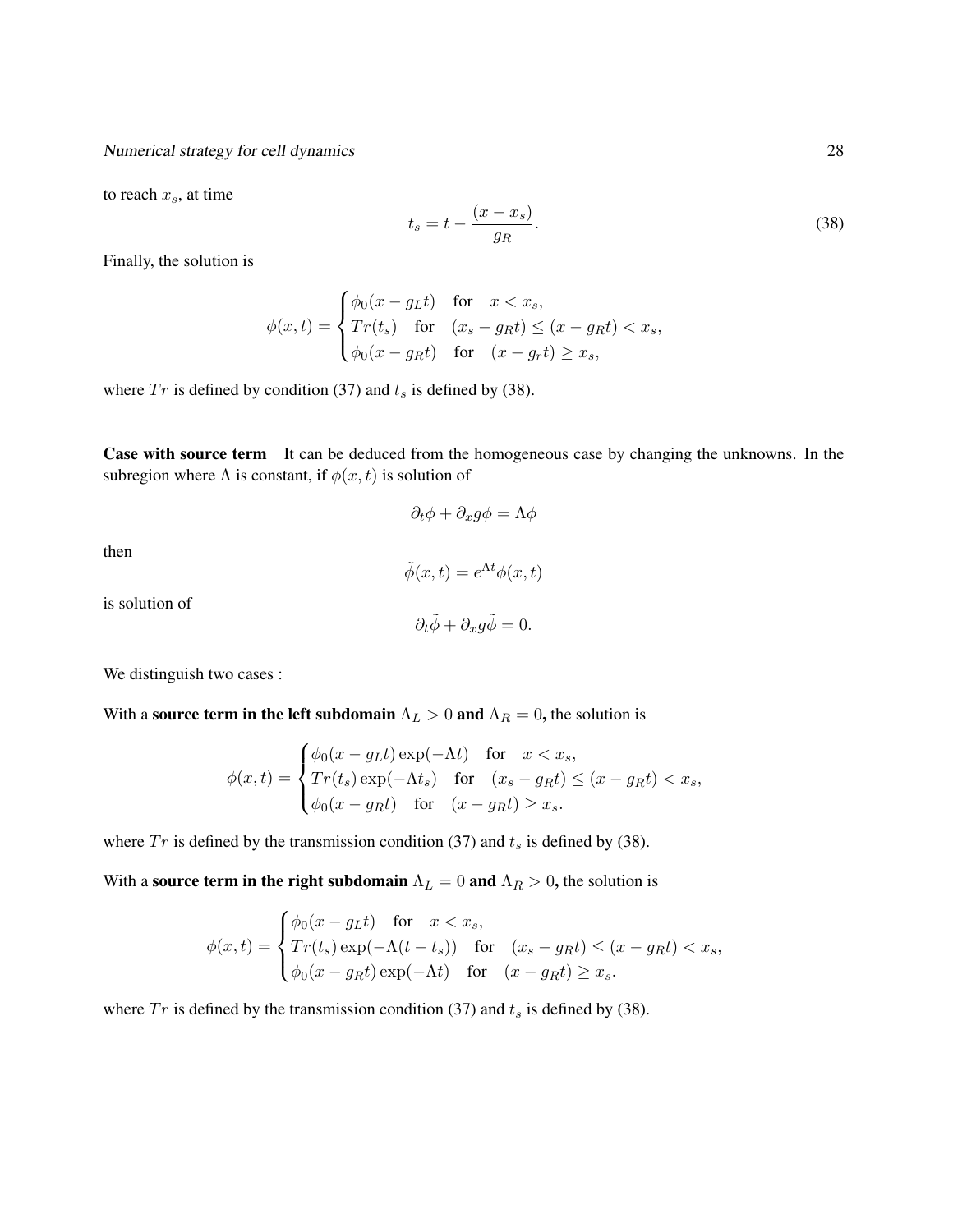# A.2 Exact solution of the 2D problems with piecewise constant speeds

### A.2.1 Horizontal speed

Problem

$$
\begin{cases}\n\partial_t \phi + \partial_x g \phi = 0 & \text{for } (x, y) \in [0, L_x] \times [0, L_y] \\
g(x, y) = \begin{cases}\ng_L & \text{if } x < x_s \\
g_R & \text{if } x \ge x_s\n\end{cases} & \text{(discontinuous speed)} \\
\phi(x, y, 0) = \phi_0(x, y) & \text{(initial condition)} \\
\psi_L(\phi(x_s^-, y, t)) = \phi(x_s^+, y, t) & \text{(flux condition)}\n\end{cases}
$$
\n(39)

Solution The solution is

$$
\phi(x, y, t) = \begin{cases} \phi_0(x - g_L t, y) & \text{for } x < x_s, \\ Tr(t_s, y) & \text{for } (x_s - g_R t) \le (x - g_R t) < x_s, \\ \phi_0(x - g_R t, y) & \text{for } (x - g_R t) \ge x_s, \end{cases}
$$

where  $Tr$  is defined by the transmission condition

$$
Tr(t, y) = \psi_L(\phi_0(x_s - g_L t, y)).
$$
\n
$$
(40)
$$

and  $t_s$  is defined by (38).

## A.2.2 Shear

Problem

$$
\begin{cases}\n\partial_t \phi + \partial_y \phi = 0 & \text{for}(x, y) \in [0, L_x] \times [0, y_s] \\
\partial_t \phi + \partial_x \phi + \partial_y \phi = 0 & \text{for}(x, y) \in [0, L_x] \times [y_s, L_y] \\
\phi(x, y, 0) = \phi_0(x, y) & \text{(initial condition)}\n\end{cases}
$$
\n(41)

Solution The characteristics are of the form

$$
\begin{cases} x(t) = x_0 + t^D \\ y(t) = y_0 + t_s + t^D \end{cases}
$$

with  $t^D$  the time spent in the upper zone

$$
t^D = y - y_s.
$$

We can then define the solution piecewise

$$
\phi(x, y, t) = \begin{cases} \phi_0(x - t^D, y - t) & \text{for } (x, y) \in [0, L_x] \times [y_s, L_y] \\ \phi_0(x, y - t) & \text{for } (x, y) \in [0, L_x] \times [0, y_s] \end{cases}
$$